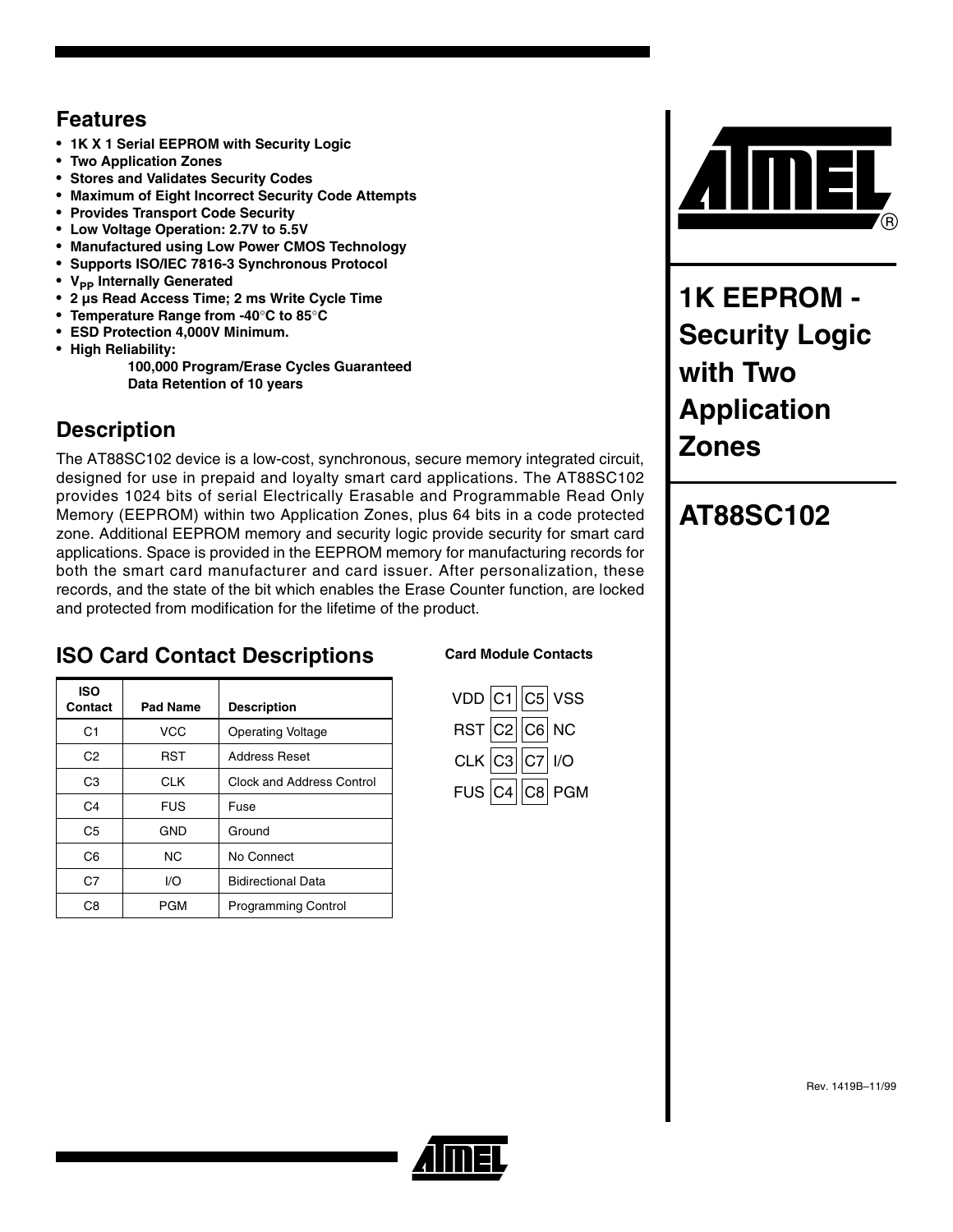

### **Terminology**

The following terms have specific definitions for the AT88SC102.

**ERASE:** A program operation which results in an EEPROM data bit being set to a logic "1" state. Outside the Application Zones, all erase operations are performed on 16-bit words. An erase operation performed on any bit within a word will execute an erase of the entire word. Inside the Application Zones, erase operations are controlled by the SV Flag, EZ passwords and the EC2EN fuse. These operations are defined in the "Device Operation" section of the data sheet.

**WRITE:** A program operation which results in an EEPROM bit, or word being set to a logic "0" state. An unwritten bit is defined as erased, or set to a logic "1" state. Write operations in the AT88SC102 may be performed on individual bits after security code validation. In Security Level 2, write operations also require that the P1 or P2 bit within the Application Zone is set to "1".

**PROGRAM:** An EEPROM function which activates internally timed, high voltage circuitry and results in a data bit, or word being set to either a logic "0" or "1" state.

**BIT:** A single data element set to either a logic "0" or "1" state. All bit addresses within the Application Zones (AZ1, AZ2) may be written individually.

**BYTE:** Eight consecutive data bits. A byte boundary will begin on an address that is evenly divisible by eight. The AT88SC102 has no capability for byte write operations.

**WORD:** Sixteen consecutive data bits. A Word boundary will begin on an address that is evenly divisible by 16. Erase operations will always operate on 16-bit words when applied to addresses outside the Application Zones. In Security Level 1, erase operations within the Application Zones also operate on 16-bit words. In Security Level 2, erase operations within the Application Zones operate on the entire zone. Write operations function on single bits, not words, in both security levels.

**BLOWN:** In reference to an AT88SC102 internal EEPROM fuse, the blown state is a logic "0".

**UNBLOWN:** In reference to an AT88SC102 internal EEPROM fuse, the unblown state is a logic "1".

**VERIFICATION:** AT88SC102 operations are controlled by the state of several internal flags. The flags SV, E1 and E2 are set after verification of an associated password (security code or EZ1 or EZ2 respectively). Verification is accomplished by executing an INC/CMP operation, which correctly matches the password bit by bit as the CLK increments the address through the password memory addresses.

#### **Block Diagram**



The AT88SC102 is manufactured using low-power CMOS technology and features its own internal high-voltage pump for single voltage supply operation. The devices are guaranteed to 100,000 erase/write cycles and 10-year data retention. The AT88SC102 supports the ISO/IEC 7816-3 synchronous protocol.

## **<sup>2</sup> AT88SC102**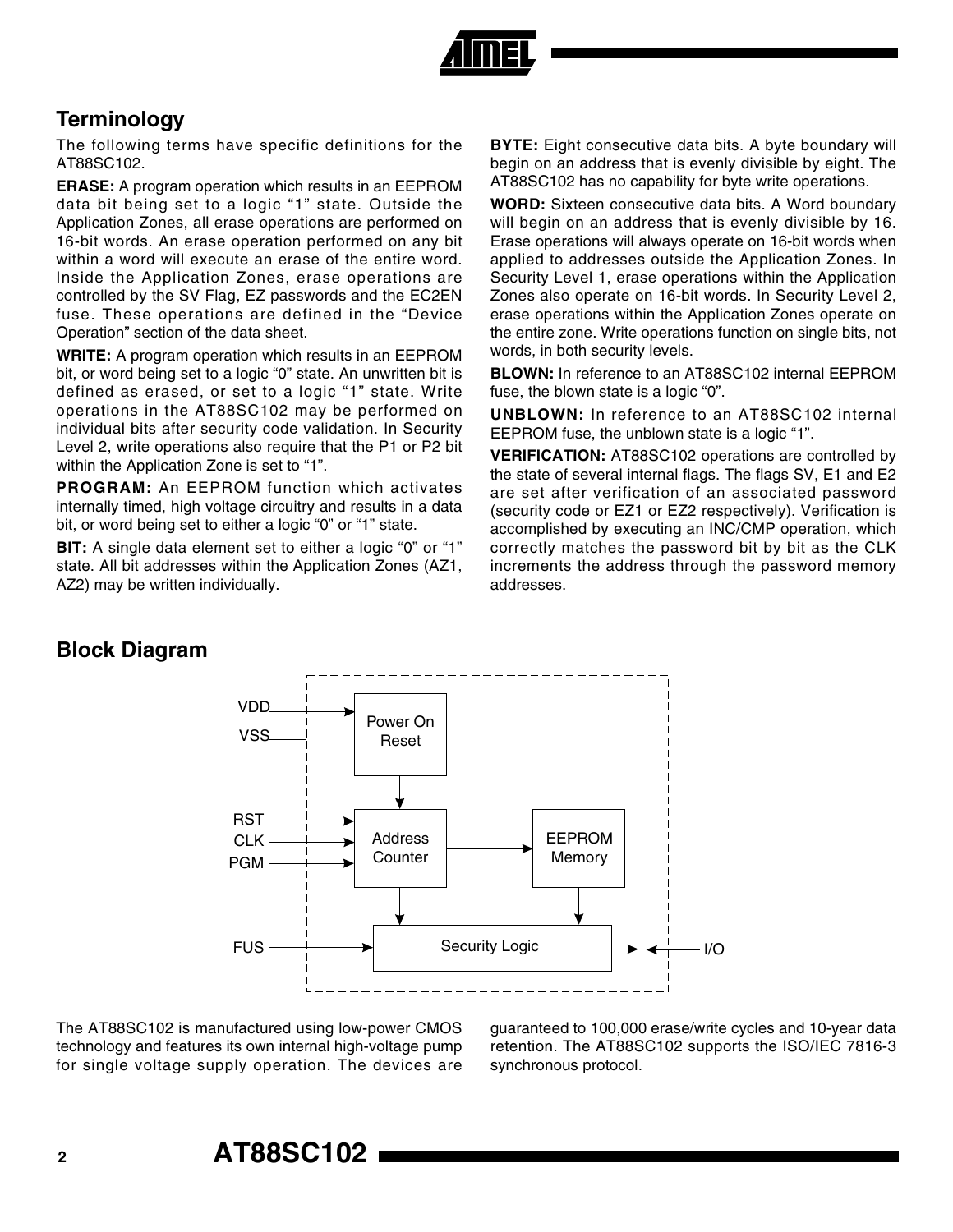### **Security Features**

#### **The Security Features of Atmel's AT88SC102 include:**

- Data access only after validation of the Security Code.
- Permanent invalidation of the device after eight consecutive false Security Code presentations.
- Read/Write protection of certain memory zones.
- Secure transport of devices using transport code compare sequence.
- Unique customer identification number written and locked into every device for protection against duplication or counterfeiting.

#### **Security Levels and Memory Access to AT88SC102**

Access to the memory is controlled by the state of the Issuer Fuse and by the voltage supply applied on the FUS pad.

| <b>FUS Pad</b> | <b>Issuer Fuse</b> | <b>Security Level</b> |
|----------------|--------------------|-----------------------|
| Logic "0"      |                    |                       |
| Logic "1"      | 1 (unblown)        |                       |
| Logic "1"      | 0 (unblown)        |                       |

#### **Level 1: (Security During Personalization)**

Conditions:

ISSUER FUSE = "1" (not blown)

FUS PIN = "1" (required)

AT88SC102 die and modules are delivered with the Issuer Fuse intact (unblown). Issuer personalization is completed at this level. Security Code validation is required to allow access to personalize the EEPROM memory. The FUS PIN must be held at a logic "1" for Security Level 1. The function of the FUS PIN enables the card issuer to simulate Security Level 2 during application development, without permanently blowing the Issuer fuse.

See "Memory Access Rules During Personalization".

#### **Level 2: (Security After Personalization)**

Conditions:

ISSUER FUSE = "0" (blown)

FUS PIN = "X" (don't care)

Customer release. The EEPROM memory zone is protected by the various flags and passwords. After issuer personalization, Security Level 2 is implemented by blowing the Issuer Fuse. The device can also be placed in Security Level 2 by taking FUS pin low, independent of the state of Issuer Fuse.

See "Memory Access Rules After Personalization".

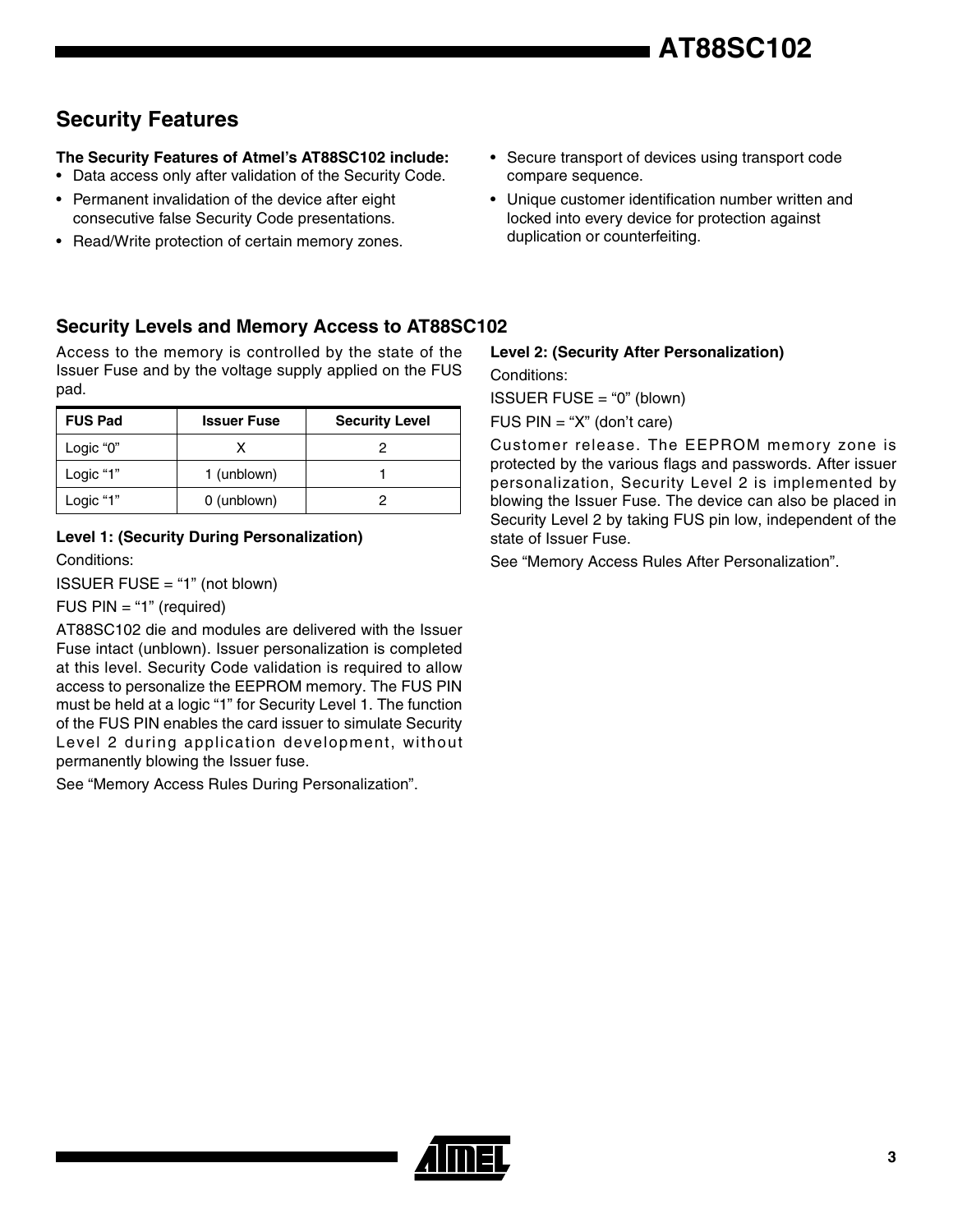

### **Memory Map AT88SC102 Memory Diagram**

| <b>Bit Address</b> | <b>Description</b>                     | <b>Bits</b> | <b>Words</b>   |
|--------------------|----------------------------------------|-------------|----------------|
| $0 - 15$           | Fabrication Zone (FZ)                  | 16          | 1              |
| $16 - 79$          | Issuer Zone (IZ)                       | 64          | $\overline{4}$ |
| $80 - 95$          | Security Code (SC)                     | 16          |                |
| $96 - 111$         | Security Code Attempts counter (SCAC)  | 16          |                |
| $112 - 175$        | Code Protected Zone (CPZ)              | 64          | $\overline{4}$ |
| 176 - 687          | Application Zone 1 (AZ1)               | 512         | 32             |
| 688 - 735          | Application Zone 1 Erase Key (EZ1)     | 48          | 3              |
| 736 - 1247         | Application Zone 2 (AZ2)               | 512         | 32             |
| 1248 - 1279        | Application Zone 2 Erase Key (EZ2)     | 32          | $\overline{2}$ |
| 1280 - 1407        | Application Zone 2 Erase Counter (EC2) | 128         | 8              |
| 1408 - 1423        | Memory Test Zone (MTZ)                 | 16          |                |
| 1424 - 1439        | Manufacturer's Zone (MFZ)              | 16          |                |
| 1440 - 1455        | <b>Block Write/Erase</b>               | 16          |                |
| 1456 - 1471        | <b>MANUFACTURER'S FUSE</b>             | 16          | 1              |
| 1529               | EC2EN FUSE (Controls use of EC2)       | 1           |                |
| 1552 - 1567        | <b>ISSUER FUSE</b>                     | 16          |                |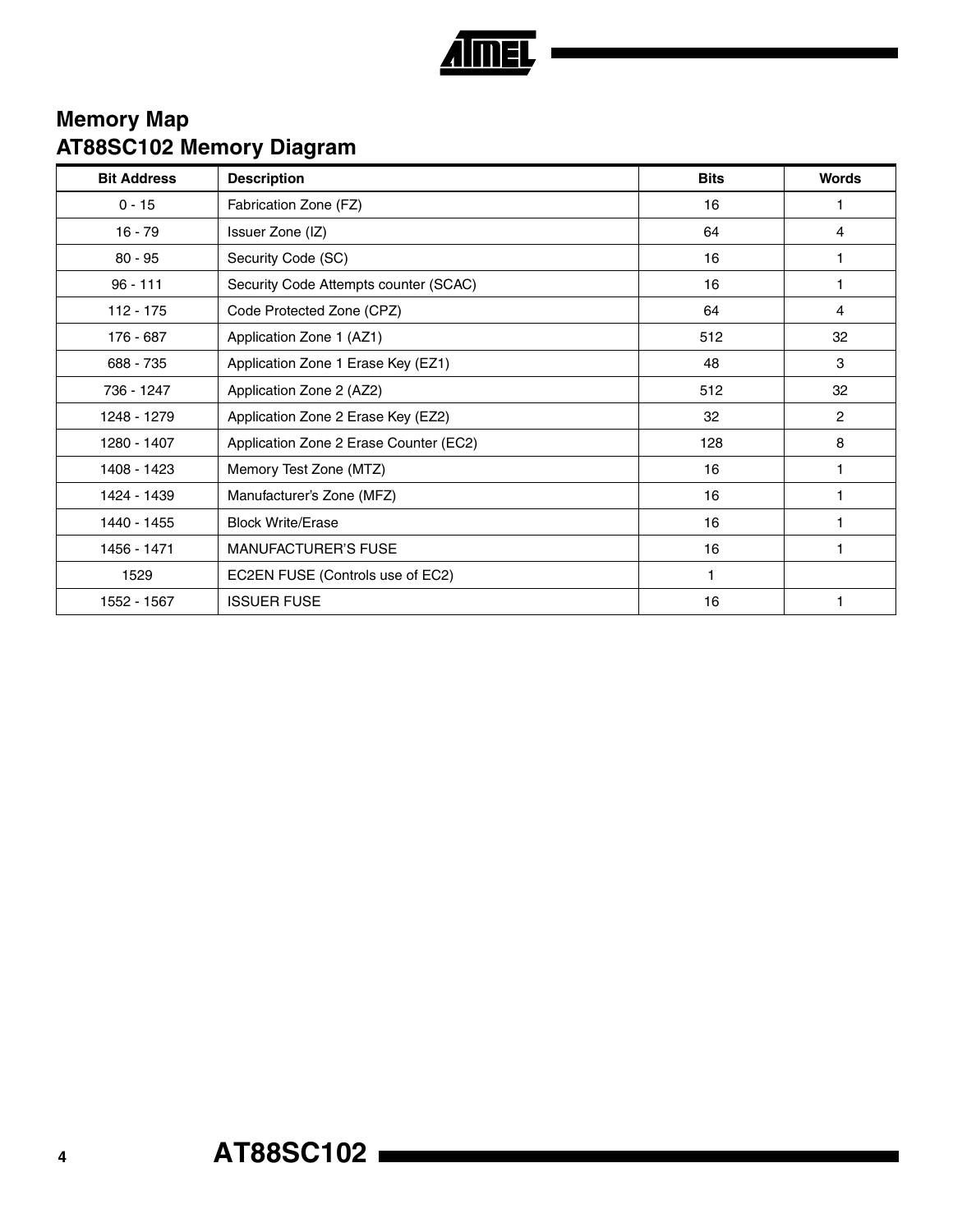## **Memory Zones**

| Zone                                                                           | <b>Definition</b>                                                                                                                                                                                                                                                                                                                                                                                                                                                                                                                                                                                                                                                                                                                                                                                                                                                                                                                                                                                                                                                                                                           |
|--------------------------------------------------------------------------------|-----------------------------------------------------------------------------------------------------------------------------------------------------------------------------------------------------------------------------------------------------------------------------------------------------------------------------------------------------------------------------------------------------------------------------------------------------------------------------------------------------------------------------------------------------------------------------------------------------------------------------------------------------------------------------------------------------------------------------------------------------------------------------------------------------------------------------------------------------------------------------------------------------------------------------------------------------------------------------------------------------------------------------------------------------------------------------------------------------------------------------|
| <b>Fabrication Zone</b><br>$FZ$ (16 bits)                                      | The 16-bit Fabrication Zone is programmed when the chip is manufactured and cannot be changed.<br>The data held in the Fabrication Zone is specific to each Atmel customer, and cannot be modified.<br>Application software may check this Fabrication Zone Code to assure that the device was<br>manufactured by Atmel specifically for the intended application. Devices containing codes assigned to<br>specific customers will not be sold to unauthorized customers. Fraudulent cards will not contain the<br>correct code.                                                                                                                                                                                                                                                                                                                                                                                                                                                                                                                                                                                            |
| <b>Issuer Zone</b><br>IZ(64 bits)                                              | The 64-bit Issuer Zone is programmed by the card issuer during the personalization phase. It will<br>contain issuer-specific information, such as serial numbers and dates. This area becomes read-only<br>after the ISSUER FUSE has been blown. Read access is always allowed in the Issuer Zone.                                                                                                                                                                                                                                                                                                                                                                                                                                                                                                                                                                                                                                                                                                                                                                                                                          |
| <b>Security Code</b><br><b>SC</b> (16 bits)                                    | The card Security Code is initially set by Atmel, to protect the card during transportation to the card<br>issuer. During personalization, this code must be verified by the AT88SC102 to allow access to the<br>EEPROM memory. After the Security Code has been verified, the code itself may be changed in either<br>security mode. While in personalization mode (Security Level 1), the Security Code gives ERASE and<br>WRITE access to both the Application Zones and the Code Protected Zone. In Security Level 2, the<br>Security Code gives WRITE access to both the Application Zones and the Code Protected Zone.<br>ERASE access requires verification of both the Security Code and the Erase Key (EZ1 or EZ2).<br>Verification of the Security Code will set the internal flag SV to "1". Atmel ships the device with a<br>Security Code (transportation code) pre-programmed. This protects against the unauthorized use of<br>an unpersonalized device, and should be written to a new value during initialization.                                                                                         |
| <b>Security Code Attempts</b><br>Counter SCAC (16 bits)                        | The protocol for verification of the Security Code requires that the user write one of the first eight bits<br>of the SCAC to a logic "0". This allows the SCAC to count the number of consecutive incorrect<br>presentations of the Security Code. After eight consecutive incorrect Security Code presentations, the<br>first eight bits of the SCAC will all be written to "0", and the user is permanently blocked from access to<br>the Application Zones, as well as other areas controlled by the Security Code. After a successful<br>presentation of the Security Code, the entire 16-bit SCAC, including the eight active bits, should be<br>erased. This verifies that the correct Security Code has been presented, since an erase operation in<br>this area is not allowed without SC verification. It also clears the SCAC bits in preparation for the next<br>use of the card. This erase operation will also clear the remaining eight bits of the 16-bit SCAC word.<br>These eight bits may be used in an application, although the entire 16-bit word will be erased if any bit<br>in the SCAC is erased. |
| Code Protected Zone<br>CPZ (64 bits)                                           | READ access to this area is always allowed, and does not require SC validation. The Security Code<br>must be correctly presented to allow WRITE or ERASE access to the Code Protected Zone.                                                                                                                                                                                                                                                                                                                                                                                                                                                                                                                                                                                                                                                                                                                                                                                                                                                                                                                                 |
| Application Zones 1 and 2<br>AZ1 and AZ2<br>(512 bits each)                    | The Application Zones (AZ1 and AZ2) are intended to hold user application data. P1 (address 176)<br>controls WRITE access, and R1 (address 177) controls READ access within AZ1. P2 (address 736)<br>controls WRITE access and R2 (address 737) controls READ access within AZ2. In Security Level 1,<br>an entire 16-bit word will be erased if an erase is performed on any single bit within that word. In<br>Security Level 2, erase operations are controlled by both the SV flag and the Erase Keys (EZ1 and<br>EZ2). See the Device Operation ERASE definition for specific details. The number of erase operations<br>performed in AZ2 may be limited by leaving the EC2EN Fuse set to "1". The AT88SC102 allows<br>unlimited erase operations of AZ1.                                                                                                                                                                                                                                                                                                                                                              |
| Application Zone<br>Erase Keys<br><b>EZ1</b> (48 bits)<br><b>EZ2</b> (32 bits) | (Enabled in Security Level 2 only.) The Erase Keys are passwords used to control ERASE operations<br>within the Application Zones, after the Issuer Fuse has been blown (Security Level 2). The Erase Key<br>passwords are written by the Issuer during personalization (Security Level 1), after verification of the<br>Security Code. EZ1 and EZ2 can not be changed after the Issuer Fuse is blown. In Security Level 2,<br>the AT88SC102 allows only block erasure of an entire Application Zone. AZ1 can be erased only after<br>both the Security Code and the EZ1 password have been validated. Verification of EZ1 will set the<br>internal flag E1 to "1". AZ2 can be erased only after both the Security Code and the EZ2 password<br>have been validated. Verification of EZ1 will set the internal flag E1 to "1". Verification of EZ2 will set<br>the internal flag E2 to "1".                                                                                                                                                                                                                                 |

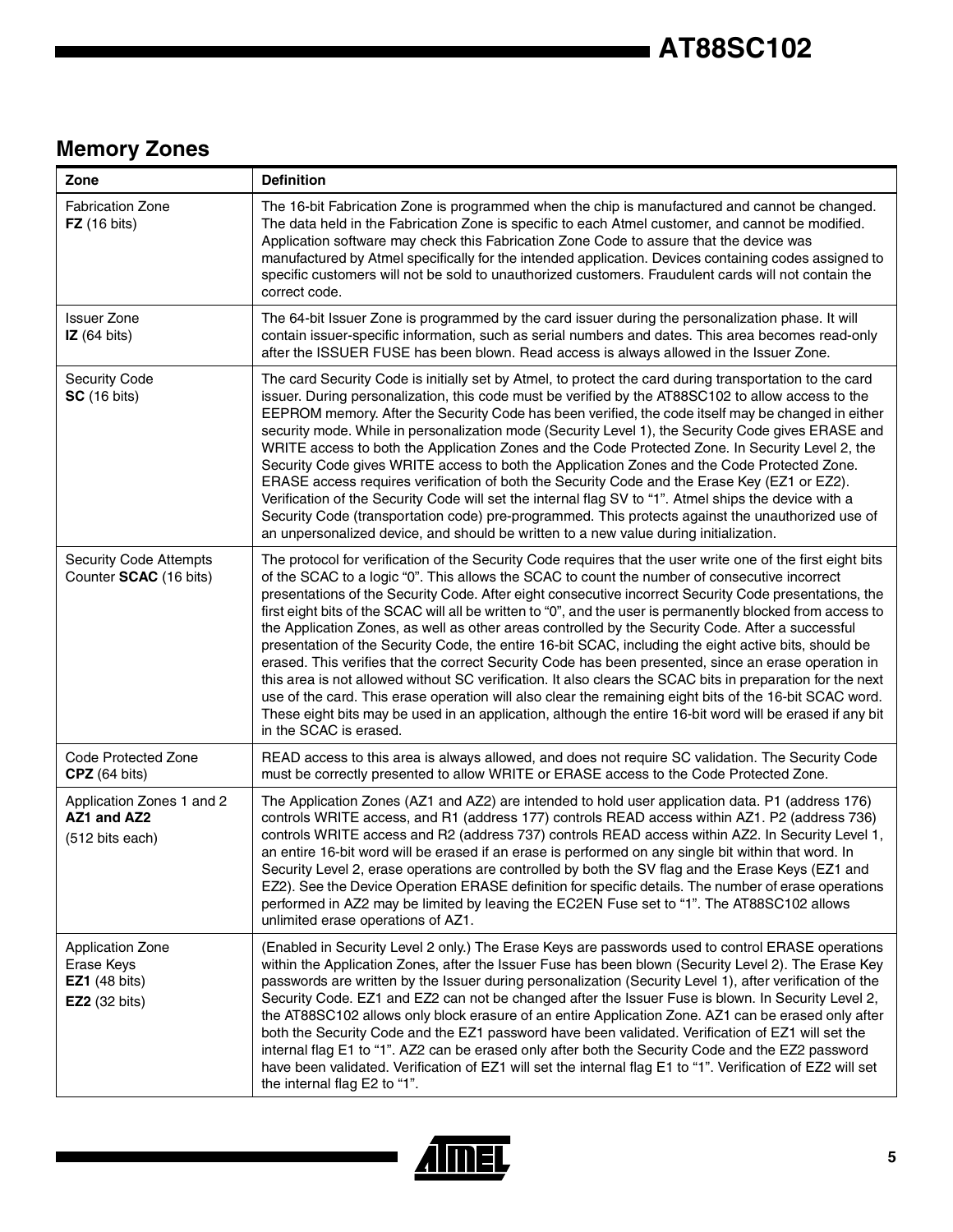

## **Memory Zones (Continued)**

| Zone                                                            | <b>Definition</b>                                                                                                                                                                                                                                                                                                                                                                                                                                                                                                                                                                                                                                                                                                                                                               |
|-----------------------------------------------------------------|---------------------------------------------------------------------------------------------------------------------------------------------------------------------------------------------------------------------------------------------------------------------------------------------------------------------------------------------------------------------------------------------------------------------------------------------------------------------------------------------------------------------------------------------------------------------------------------------------------------------------------------------------------------------------------------------------------------------------------------------------------------------------------|
| Application Zone 2<br>Erase Counter EC2<br>$(128 \text{ bits})$ | (Enabled in Security Level 2 only) The Application Zone 2 Erase Counter (EC2) is enabled only in<br>Security Mode 2 and only when the EC2EN fuse is set to "1". If both of these conditions are true, the<br>user will be limited to 128 erase operations in Application Zone 2. EC2 is used to count these erase<br>cycles. The erase protocol for the AT88SC102 Application Zone 2 requires one bit in EC2 to be written<br>to "0". After 128 erase operations, all 128 bits in EC2 will be "0" and the user will be blocked from<br>erasing AZ2. The Erase Counter is only writeable and cannot be erased. When the EC2EN fuse = "0",<br>the EC2 operation is disabled. In that case there is no limit to the number of times AZ2 can be erased,<br>and EC2 has no function. |
| Memory Test Zone<br>MTZ (16 bits)                               | All operations are allowed for this zone (WRITE, ERASE, READ). The purpose of this zone is to<br>provide an area in the product memory which is not restricted by security logic. It is used for testing<br>purposes during the manufacturing process, and may also be used in the product application if<br>desired, although no security protection exists for the MTZ.                                                                                                                                                                                                                                                                                                                                                                                                       |
| Manufacturer's Zone<br>$MFZ$ (16 bits)                          | The MFZ is intended to hold data specific to the smart card manufacturer (like assembly lot codes,<br>dates, etc.). Read operations within this zone are always allowed. Write or Erase operations within this<br>zone are allowed after the Security Code has been verified. After the data is entered by the Card<br>Manufacturer, the Manufacturer's Fuse can be blown and the data within the MFZ will become read-<br>only. Blowing the Issuer Fuse will also lock the data in the MFZ.                                                                                                                                                                                                                                                                                    |
| <b>EC2EN Fuse</b><br>$(1 \text{ bit})$                          | This single bit EEPROM fuse selects whether the EC2 counter is used to limit the number of AZ2<br>erase operations in Security Mode 2. If the EC2EN Fuse is unblown ("1"), the number of erase<br>operations allowed in AZ2 is limited to 128. If the EC2EN Fuse is blown ("0"), there is no limit to the<br>number of erase operations in AZ2. After the Issuer Fuse is blown, the state of the EC2EN Fuse is<br>locked and cannot be changed.                                                                                                                                                                                                                                                                                                                                 |
| <b>Issuer Fuse</b><br>$(16 \text{ bits})$                       | This EEPROM fuse is used to change the security mode of the AT88SC102 from Security Mode 1<br>("1") to Security Mode 2 ("0"). Initialization of the AT88SC102 for use by the end customer occurs in<br>Security Mode 1. Access conditions in Security Mode 1 are described in Table 1. Access conditions in<br>Security Mode 2 are described in Table 2.                                                                                                                                                                                                                                                                                                                                                                                                                        |
| <b>Manufacturer's Fuse</b><br>$(1 \text{ bit})$                 | This single bit EEPROM fuse is used to lock the data stored in the Manufacturer's Zone after<br>personalization has been completed.                                                                                                                                                                                                                                                                                                                                                                                                                                                                                                                                                                                                                                             |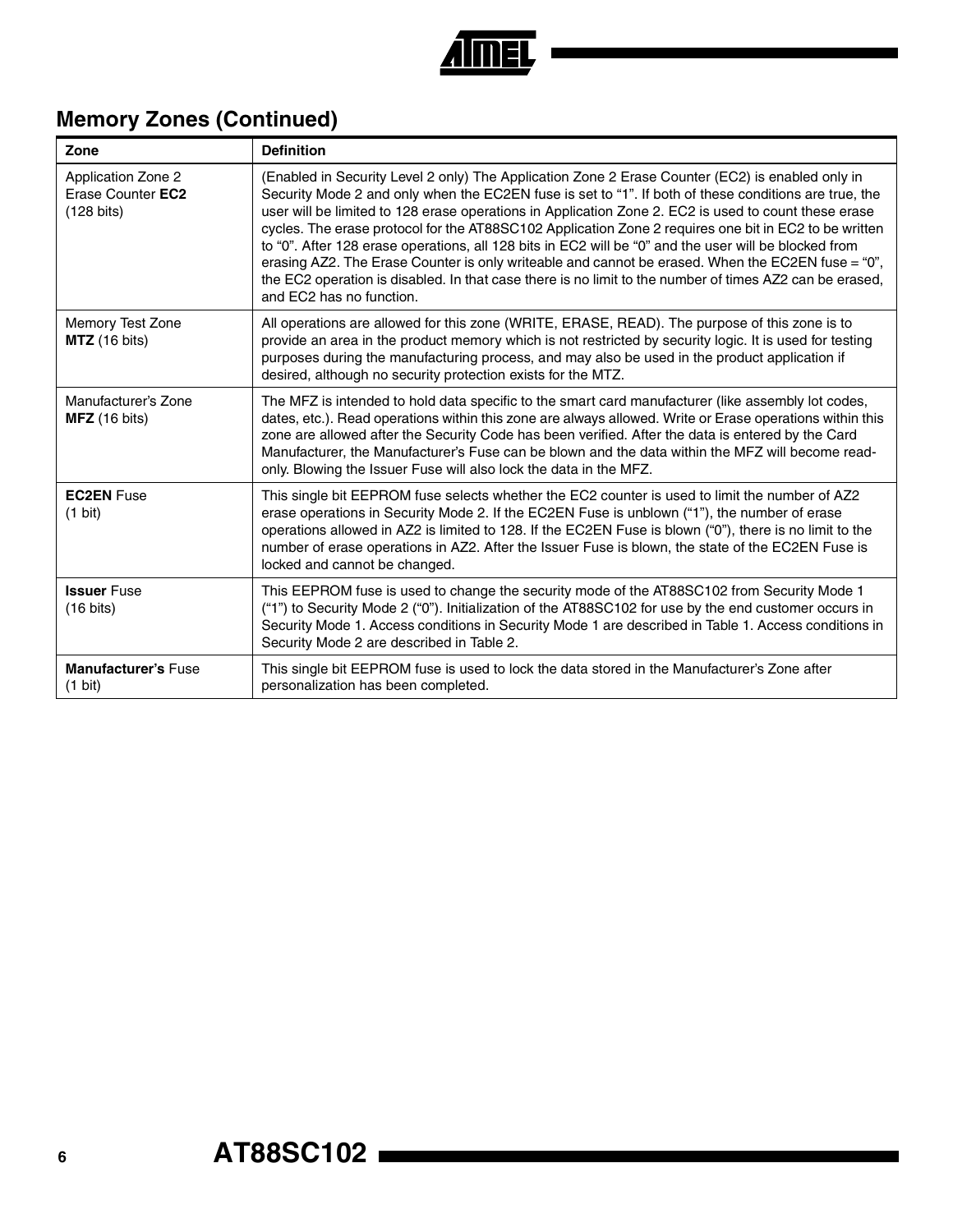# **Definition of AT88SC102 Internal Flags**

| Zone           | <b>Definition</b>                                                                                                                                                                                                                                                                                                                                                                                                                                                                                                                                                                                                                                                                                                                                                                                                                                                                                                                                                                                                                                                                                                                                                                                |
|----------------|--------------------------------------------------------------------------------------------------------------------------------------------------------------------------------------------------------------------------------------------------------------------------------------------------------------------------------------------------------------------------------------------------------------------------------------------------------------------------------------------------------------------------------------------------------------------------------------------------------------------------------------------------------------------------------------------------------------------------------------------------------------------------------------------------------------------------------------------------------------------------------------------------------------------------------------------------------------------------------------------------------------------------------------------------------------------------------------------------------------------------------------------------------------------------------------------------|
| <b>SV</b>      | <b>Security Validation Flag</b><br><b>OPERATION:</b><br>The SV flag is set by correctly matching the 16-bit Security Code bit-by-bit from address 80 through 95, as CLK<br>increments the address counter. The security code matching operation must be followed immediately by a validation<br>operation within the Security Code Attempts Counter (SCAC). This validation operation requires the user to find a bit<br>in the first eight bits of the SCAC (addresses 96 - 103) which is a logic "1". A WRITE operation is performed, followed<br>by an ERASE. The AT88SC102 will validate that the comparison was correct by outputting a logic "1", and SV will be<br>set. After the ERASE, all 16 bits in the SCAC will also be erased. The SV flag remains set until power to the card is<br>turned off. If the comparison was in error, or part of the validation was not performed correctly, the AT88SC102 will<br>output a logic "0", showing that the SV flag has not been set. After eight consecutive incorrect Security Code<br>presentations, the card is permanently locked.<br><b>FUNCTION:</b><br>This flag is the master protection for the memory zones. See Tables 1 and 2. |
| <b>P1</b>      | Application Zone 1 Write Flag<br><b>OPERATION:</b><br>If bit 176 has been programmed to a logic "1" this flag is set after bit 176 has been addressed. The flag remains set<br>until power to the device is turned off, even if this bit is written to "0" by a subsequent operation.<br><b>FUNCTION:</b><br>P1 and SV must both be set in order to enable a WRITE command in the Application Zone (Security Mode 2).                                                                                                                                                                                                                                                                                                                                                                                                                                                                                                                                                                                                                                                                                                                                                                            |
| R1             | Application Zone 1 Read Flag<br><b>OPERATION:</b><br>If bit 177 has been programmed to a logic "1" this flag is set after bit 177 has been addressed. The flag remains set<br>until power to the device is turned off, even if this bit is written to "0" by a subsequent operation.<br><b>FUNCTION:</b><br>R1 or SV must be set in order to enable Application Zone 1 to be read.                                                                                                                                                                                                                                                                                                                                                                                                                                                                                                                                                                                                                                                                                                                                                                                                               |
| P <sub>2</sub> | Application Zone 2 Write Flag<br><b>OPERATION:</b><br>If bit 736 has been programmed to a logic "1" this flag is set after bit 736 has been addressed. The flag remains set<br>until power to the device is turned off, even if this bit is written to "0" by a subsequent operation.<br><b>FUNCTION:</b><br>P2 and SV must both be set in order to enable a WRITE command in Application Zone 2 (Security Mode 2).                                                                                                                                                                                                                                                                                                                                                                                                                                                                                                                                                                                                                                                                                                                                                                              |
| R <sub>2</sub> | Application Zone 2 Read Flag<br><b>OPERATION:</b><br>If bit 737 has been programmed to a logic "1" this flag is set after bit 737 has been addressed. The flag remains set<br>until power to the device is turned off, even if this bit is written to "0" by a subsequent operation.<br><b>FUNCTION:</b><br>R2 or SV must be set in order to enable Application Zone 2 to be read.                                                                                                                                                                                                                                                                                                                                                                                                                                                                                                                                                                                                                                                                                                                                                                                                               |

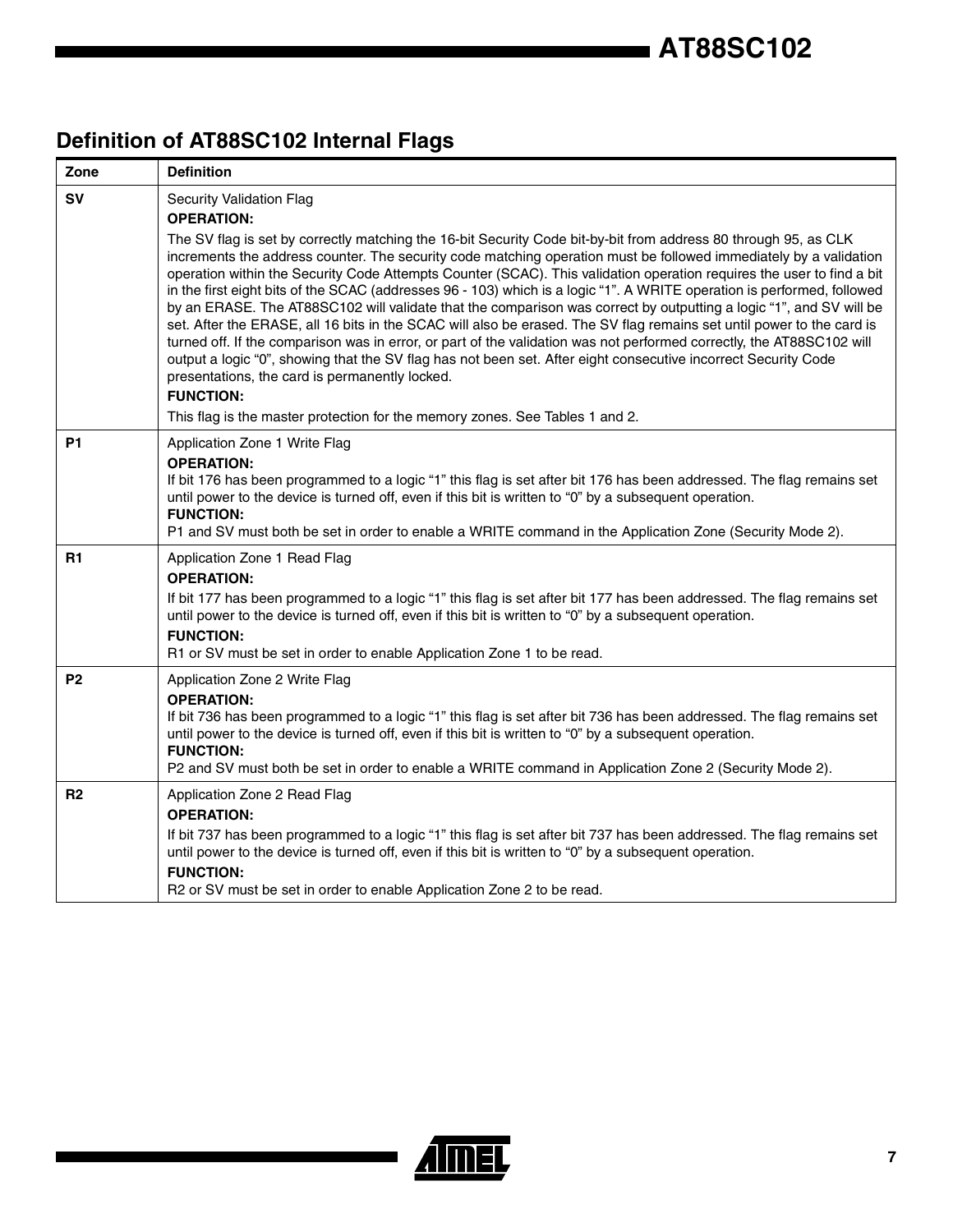

## **Definition of AT88SC102 Internal Flags**

| Zone                                 | <b>Definition</b>                                                                                                                                                                                                                                                                                                                                                                                                                                                                                                                                                                                                                                                                                               |
|--------------------------------------|-----------------------------------------------------------------------------------------------------------------------------------------------------------------------------------------------------------------------------------------------------------------------------------------------------------------------------------------------------------------------------------------------------------------------------------------------------------------------------------------------------------------------------------------------------------------------------------------------------------------------------------------------------------------------------------------------------------------|
| E1                                   | Application Zone 1 Erase Flag<br><b>OPERATION:</b>                                                                                                                                                                                                                                                                                                                                                                                                                                                                                                                                                                                                                                                              |
|                                      | The E1 Flag is set by correctly matching the Application Zone 1 Erase Key (EZ1) bit by bit as pin CLK increments the<br>address counter. To complete an ERASE operation of AZ1 in Security Level 2, an ERASE operation must be<br>performed on bit 736 after E1 is set. The E1 Flag is reset when the address counter = $0$ .<br><b>FUNCTION:</b>                                                                                                                                                                                                                                                                                                                                                               |
|                                      | Application Zone 1 (bits 176 - 687) will be erased when E1 is set and an ERASE is performed on bit 736. This<br>operation erases all bits in Application Zone 1. There is no limit to the number of erase operations which can be<br>performed on AZ1.                                                                                                                                                                                                                                                                                                                                                                                                                                                          |
| E2                                   | Application Zone 2 Erase Flag with Erase Counter operation enabled. (EC2EN FUSE = "1")                                                                                                                                                                                                                                                                                                                                                                                                                                                                                                                                                                                                                          |
| <b>EC</b> Enabled                    | <b>OPERATION:</b><br>This flag is set by correctly matching the Application Zone 2 Erase Key (EZ2) bit by bit as pin CLK increments the<br>address counter. Then a validation operation must be completed. This operation requires the user to find a bit in<br>Application Zone 2 Erase Counter (EC2), addresses 1280 - 1407, which is a logic "1". A WRITE must then be<br>performed, followed by an ERASE. The AT88SC102 will validate that the comparison was correct and Application<br>Zone 2 will be erased. This flag is also reset when the address counter $= 0$ .<br><b>FUNCTION:</b><br>Application Zone 2 (bits 736 -1237) is erased when E2 is set and an ERASE is performed after the validation |
|                                      | operation in EC2 described above. This operation erases all bits in Application Zone 2.                                                                                                                                                                                                                                                                                                                                                                                                                                                                                                                                                                                                                         |
| E <sub>2</sub><br><b>EC Disabled</b> | Application Zone 2 Erase Flag with Erase Counter operation disabled. (EC2EN FUSE = "0")<br><b>OPERATION:</b><br>E2 is set when the Application Zone 2 Erase Key comparison is valid. It is reset when the address counter = 0.                                                                                                                                                                                                                                                                                                                                                                                                                                                                                  |
|                                      | <b>FUNCTION:</b><br>Application Zone 2 (bits 736 -1247) is erased when E2 is set and an ERASE is performed on bit 1280.<br>This operation erases all bits in Application Zone 2, but does not affect the word containing bit 1280.                                                                                                                                                                                                                                                                                                                                                                                                                                                                              |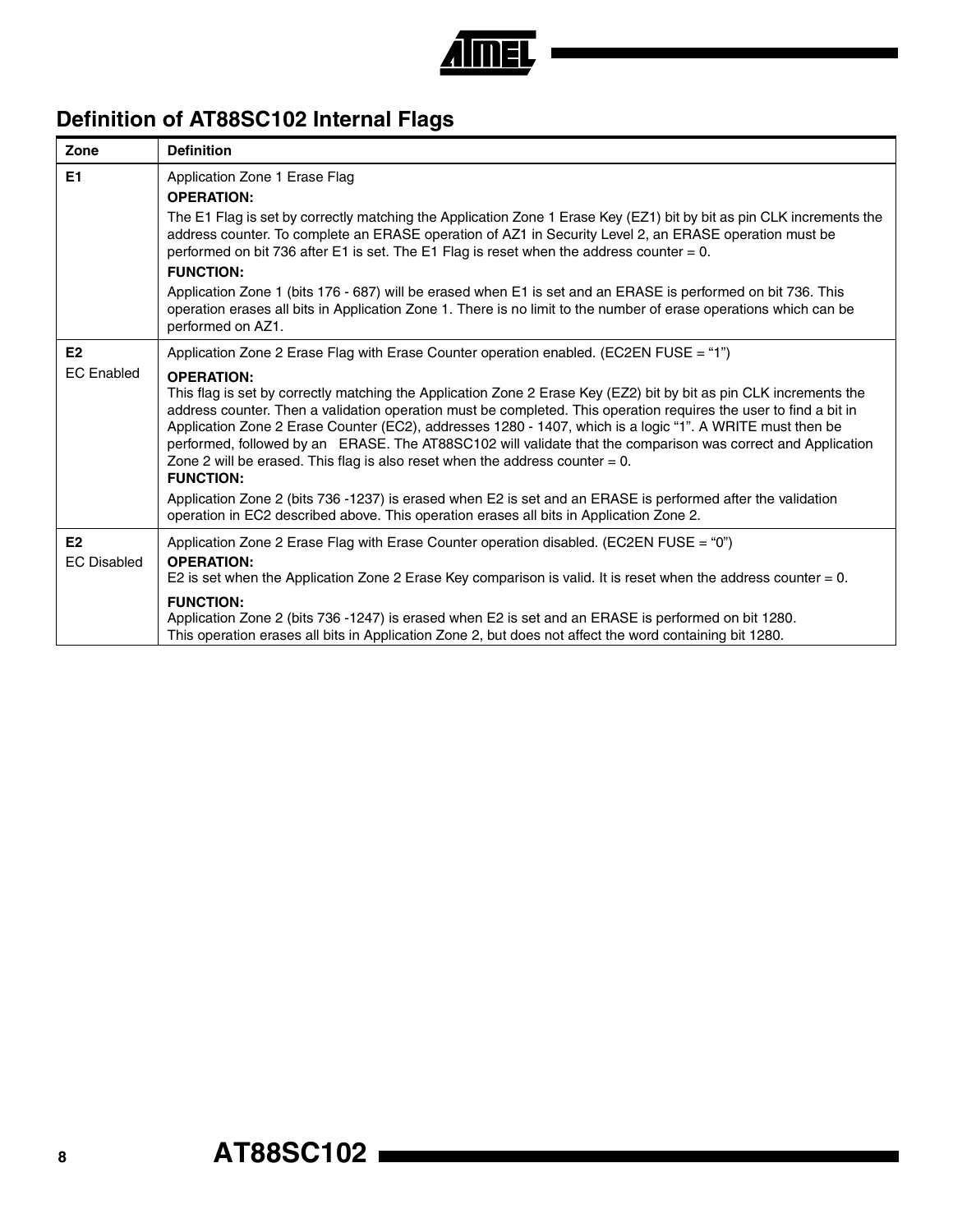### **Definition of AT88SC102 Passwords**

| Password                                                                           | <b>Definition</b>                                                                                                                                                                        |
|------------------------------------------------------------------------------------|------------------------------------------------------------------------------------------------------------------------------------------------------------------------------------------|
| Security Code (SC)<br>bits 80-95<br>$(16 \text{ bits})$                            | This password is used to set the SV (Security Validation) flag and is used in determining what<br>operations are allowed in each zone (see Tables 1 and 2).                              |
| Application Zone 1 Erase Key ( <b>EZ1</b> )<br>bits 688-735<br>$(48 \text{ bits})$ | This password must be programmed during issuer personalization. It is used to erase<br>Application Zone 1 in Security Level 2. Verification of EZ1 will set the internal flag E1 to "1". |
| Application Zone 2 Erase Key (EZ2)<br>bits 1248-1279<br>$(32 \text{ bits})$        | This password must be programmed during issuer personalization. It is used to erase<br>Application Zone 2 in Security Level 2. Verification of EZ2 will set the internal flag E2 to "1". |

### **Definition of AT88SC102 Fuses**

**MANUFACTURER FUSE:** This fuse is used to control writes and erases of the Manufacturer Zone (MFZ). When the security code has been validated and both the Issuer Fuse and the Manufacturer Fuse are unblown, writes and erases of the MFZ are allowed. Blowing the Issuer Fuse will also disable the Manufacturer Fuse if it has not been blown previously.

**EC2EN FUSE:** This fuse selects whether the EC2 counter is used to limit the number of Application Zone 2 erases allowed in security mode 2. If EC2EN FUSE is "unblown", then the Application Zone 2 erases are limited to 128. If the EC2EN FUSE is "blown" the Application Zone erases are unlimited. After the Issuer Fuse is blown the state of the EC2EN FUSE is locked and cannot be changed.

**ISSUER FUSE:** This fuse is used to personalize the AT88SC102 for end use. It is an additional EEPROM bit which can be programmed to a logic "0". This is its "blown" state. Security of the device when Issuer Fuse is a logic "1" is described in Table 1. The device is in Security Level 2 when the Issuer Fuse is blown. The device can also be placed in Security Level 2 by taking the FUS pin low independent of the state of Issuer Fuse. Memory access rules of the device in Security Level 2 are described in Table 2.

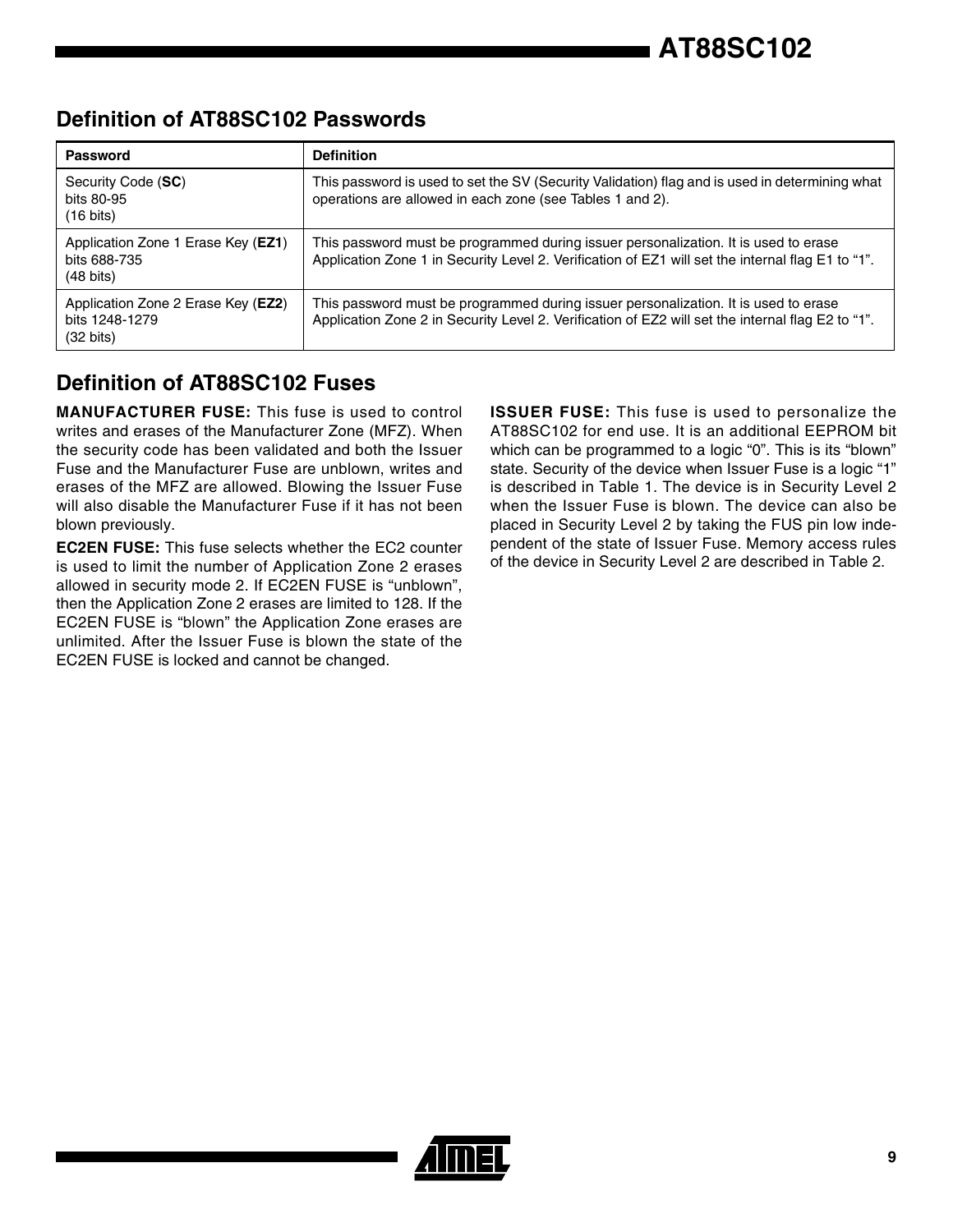

## **Memory Access Rules During Personalization - Security Mode 1(1)**

**Table 1.** Access Conditions During Personalization (Issuer Fuse not blown).

| Zone                         | SV <sup>(2)</sup>  | $R1^{(3)}$         | $R2^{(4)}$         | MF <sup>(5)</sup>  | Read | <b>Erase</b> | Write | Compare |
|------------------------------|--------------------|--------------------|--------------------|--------------------|------|--------------|-------|---------|
| <b>FZ</b>                    | $\pmb{\mathsf{X}}$ | $\pmb{\mathsf{X}}$ | $\pmb{\mathsf{x}}$ | $\mathsf{x}$       | yes  | no           | no    | no      |
| IZ                           | $\pmb{0}$          | $\pmb{\mathsf{x}}$ | $\pmb{\mathsf{x}}$ | $\pmb{\mathsf{x}}$ | yes  | no           | no    | no      |
|                              | 1                  | X                  | X                  | x                  | yes  | yes          | yes   | no      |
| $\operatorname{\textsf{SC}}$ | 0                  | $\pmb{\mathsf{x}}$ | $\pmb{\mathsf{x}}$ | $\pmb{\mathsf{X}}$ | no   | no           | no    | yes     |
|                              | 1                  | $\pmb{\mathsf{x}}$ | $\pmb{\mathsf{x}}$ | $\pmb{\mathsf{x}}$ | yes  | yes          | yes   | no      |
| <b>SCAC</b>                  | 0                  | $\pmb{\chi}$       | $\pmb{\mathsf{x}}$ | $\pmb{\mathsf{X}}$ | yes  | no           | yes   | no      |
|                              | 1                  | $\pmb{\mathsf{x}}$ | $\pmb{\mathsf{x}}$ | $\pmb{\mathsf{x}}$ | yes  | yes          | yes   | no      |
| CPZ                          | 0                  | $\pmb{\mathsf{x}}$ | $\pmb{\mathsf{x}}$ | $\pmb{\mathsf{x}}$ | yes  | no           | no    | no      |
|                              | 1                  | X                  | $\pmb{\mathsf{x}}$ | $\pmb{\mathsf{X}}$ | yes  | yes          | yes   | no      |
| AZ1                          | $\mathsf 0$        | $\mathbf 0$        | X                  | $\pmb{\mathsf{x}}$ | no   | no           | no    | no      |
|                              | $\pmb{0}$          | $\mathbf{1}$       | $\pmb{\mathsf{x}}$ | $\pmb{\mathsf{x}}$ | yes  | no           | no    | no      |
|                              | 1                  | $\pmb{\mathsf{x}}$ | $\pmb{\mathsf{x}}$ | $\pmb{\mathsf{x}}$ | yes  | yes          | yes   | no      |
| EZ1                          | $\mathsf 0$        | $\pmb{\mathsf{x}}$ | $\pmb{\mathsf{x}}$ | $\pmb{\mathsf{x}}$ | no   | no           | no    | no      |
|                              | $\mathbf{1}$       | $\pmb{\mathsf{x}}$ | $\pmb{\mathsf{x}}$ | $\pmb{\mathsf{x}}$ | yes  | yes          | yes   | no      |
| AZ <sub>2</sub>              | $\pmb{0}$          | $\pmb{\mathsf{x}}$ | 0                  | $\pmb{\mathsf{x}}$ | no   | no           | no    | no      |
|                              | 0                  | $\pmb{\mathsf{x}}$ | 1                  | x                  | yes  | no           | no    | no      |
|                              | 1                  | $\pmb{\mathsf{x}}$ | X                  | $\pmb{\mathsf{x}}$ | yes  | yes          | yes   | no      |
| EZ <sub>2</sub>              | 0                  | $\pmb{\mathsf{x}}$ | $\pmb{\mathsf{x}}$ | $\pmb{\mathsf{x}}$ | no   | no           | no    | no      |
|                              | 1                  | $\pmb{\mathsf{x}}$ | $\pmb{\mathsf{x}}$ | $\pmb{\mathsf{x}}$ | yes  | yes          | yes   | no      |
| EC <sub>2</sub>              | 0                  | X                  | X                  | X                  | yes  | no           | yes   | no      |
|                              | 1                  | $\pmb{\mathsf{x}}$ | $\pmb{\mathsf{x}}$ | $\pmb{\mathsf{x}}$ | yes  | yes          | yes   | no      |
| <b>MTZ</b>                   | X                  | X                  | X                  | X                  | yes  | yes          | yes   | no      |
| <b>MFZ</b>                   | 0                  | X                  | X                  | x                  | yes  | no           | no    | no      |
|                              | 1                  | $\pmb{\mathsf{X}}$ | $\pmb{\mathsf{x}}$ | 0                  | yes  | no           | no    | no      |
|                              | 1                  | $\pmb{\mathsf{x}}$ | $\pmb{\mathsf{x}}$ | 1                  | yes  | yes          | yes   | no      |

Notes: 1. Security Mode 1 Conditions:  $EC2EN = "1"$  or "0" ISSUER FUSE = "1"

FUS PIN = "1" (required)

2. SV: SV = "1" after validation of the security code

- 3. R1: 2nd bit of Application Zone 1 (bit 177)
- 4. R2: 2nd bit of Application Zone 2 (bit 737)
- 5. MF: MANUFACTURER FUSE = "0" when blown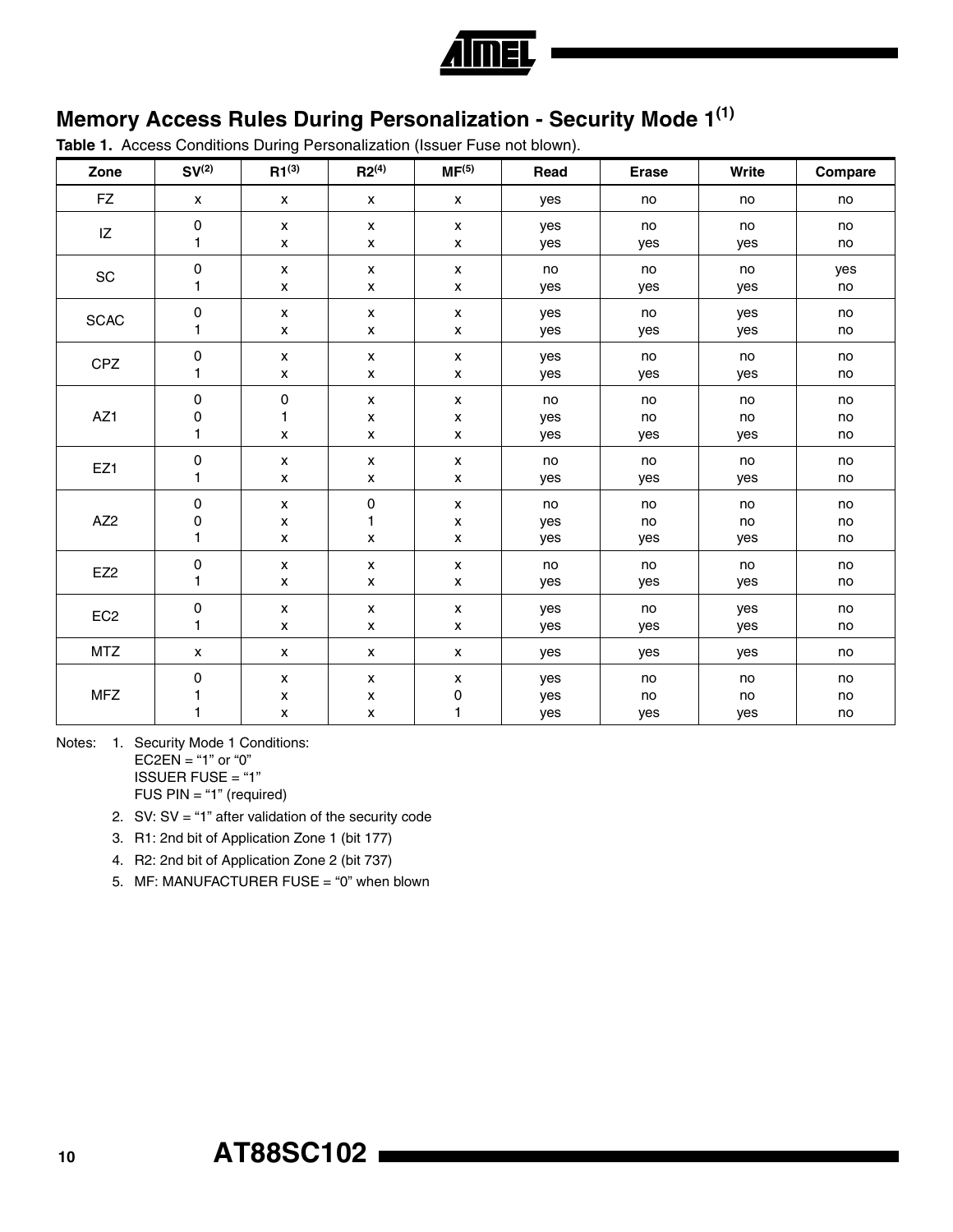no yes

yes yes

no yes

no no no no yes yes yes no

> no no

no no

no no no no no no

no no no no no no

### **Memory Access Rules After Personalization - Security Mode 2(1)**

**Zone SV(2) P1(3) R1(4) P2(5) R2(6) E1(7) E2(8) Read Erase Write Compare** FZ | x | x | x | x | x | x | x | yes | no | no | no IZ | x | x | x | x | x | x | x | yes | no | no | no  $SC \t 0$ 1 x x x x x x x x x x x x no no no yes  $SCAC$   $\begin{bmatrix} 0 \\ 0 \end{bmatrix}$ 1 x x x x x x x x x x x x yes yes no yes  $C PZ$  0 1 x x x x x x x x x x x x yes yes no yes

> x x x x x x

x x x x x x

no yes yes yes yes yes

no no no yes no yes

x x x x x x

**Table 2.** Access Conditions After Personalization (Issuer Fuse blown).

0 1 x x x x

EZ1  $\mid$  x  $\mid$  x  $\mid$  x  $\mid$  x  $\mid$  x  $\mid$  x  $\mid$  x  $\mid$  no  $\mid$  no  $\mid$  yes AZ2 0 0 1 1 1 1 x x x x x x x x x x x x x x 0 0 1 1 0 1 x x x x x x x x x x x x 0 1 0 1 no yes yes yes yes yes no no no yes no yes no no no no yes yes EZ2  $\mid$  x  $\mid$  x  $\mid$  x  $\mid$  x  $\mid$  x  $\mid$  x  $\mid$  x  $\mid$  no  $\mid$  no  $\mid$  yes  $\mathsf{EC2}$   $\mid$   $\mathsf{x}$   $\mid$   $\mathsf{x}$   $\mid$   $\mathsf{x}$   $\mid$   $\mathsf{x}$   $\mid$   $\mathsf{x}$   $\mid$   $\mathsf{x}$   $\mid$   $\mathsf{x}$   $\mid$   $\mathsf{y}$   $\mathsf{e}$   $\mid$   $\mathsf{y}$   $\mid$   $\mid$   $\mathsf{y}$   $\mathsf{e}$   $\mid$   $\mid$   $\mathsf{y}$   $\mid$   $\mid$   $\mathsf{y}$ MTZ | x | x | x | x | x | x | x | yes | yes | yes | no MFZ  $\mid$  x  $\mid$  x  $\mid$  x  $\mid$  x  $\mid$  x  $\mid$  x  $\mid$  x  $\mid$  yes  $\mid$  no  $\mid$  no  $\mid$  no

Notes: 1. Security Mode 2 Conditions: MANUFACTURER FUSE = "X" EC2EN FUSE  $=$  "1" or "0" ISSUER FUSE = "0"  $FUS PIN = "X"$ 

AZ1

x x  $\overline{O}$ 0 1 1

2. SV:  $SV = "1"$  after validation of the security code

3. P1: 1st bit of Application Zone 1 (bit 176)

4. R1: 2nd bit of Application Zone 1 (bit 177)

5. P2: 1st bit of the Application Zone . (bit 736)

6. R2: 2nd bit of the Application Zone 2 (bit 737)

7. E1: E1 = "1" after a valid presentation of the Application Zone 1 Erase Key EZ1

8. E2: E2 = "1" after a valid presentation of the Application Zone 2 Erase Key EZ2

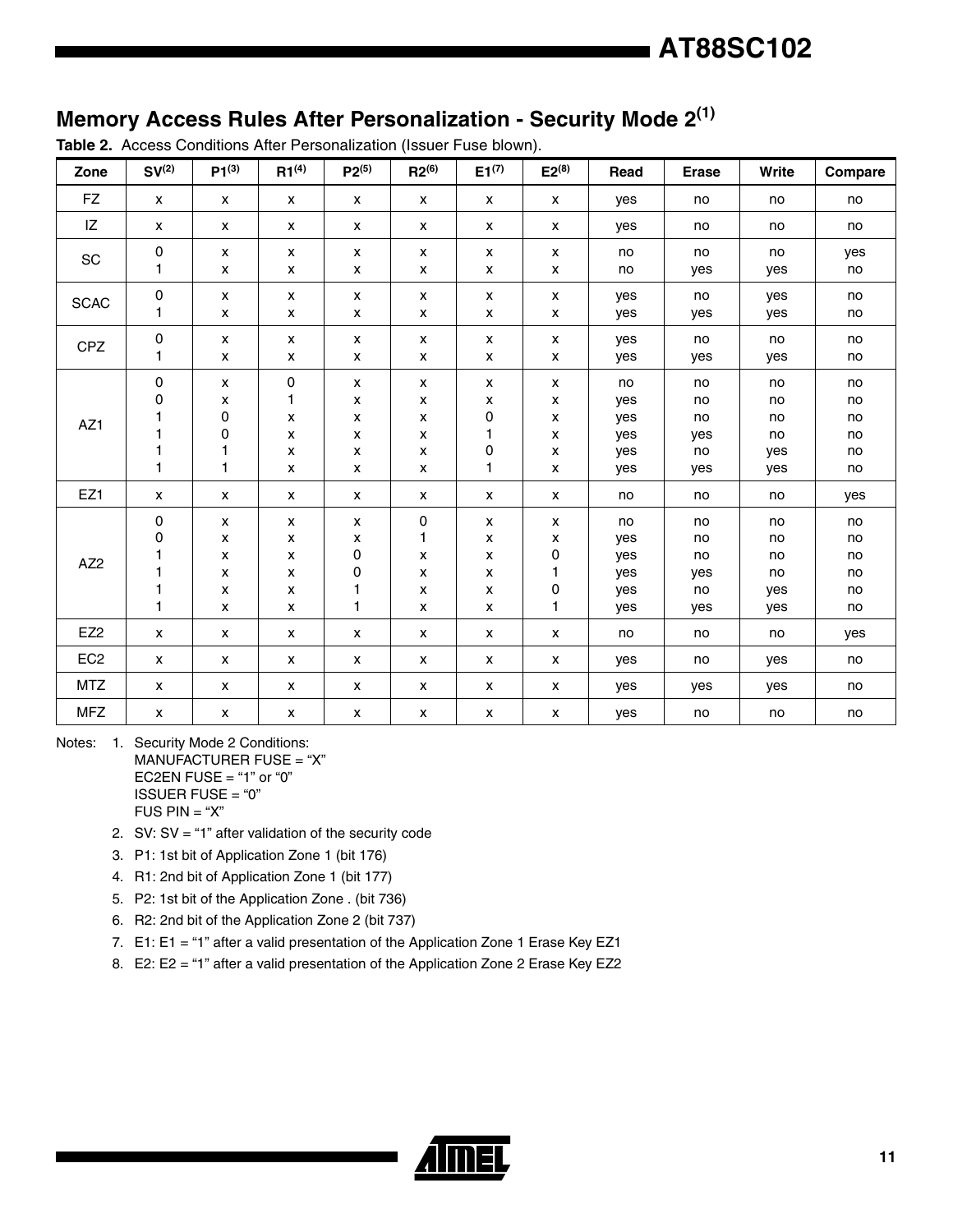

### **Micro Operations**

The AT88SC102 circuit operation modes are selected by the input logic levels on the control pins PGM, CLK and RST and by the internal address. Timing for these operations is specified in the AC Characteristics section.

| Operation          | <b>PGM</b> | <b>RST</b> | <b>CLK</b> | <b>Definition</b>                                                                                                                                                                                                                                                                                                                                                                                                                                                                                                                                 |
|--------------------|------------|------------|------------|---------------------------------------------------------------------------------------------------------------------------------------------------------------------------------------------------------------------------------------------------------------------------------------------------------------------------------------------------------------------------------------------------------------------------------------------------------------------------------------------------------------------------------------------------|
| <b>RESET</b>       | X          |            | $\Omega$   | This operation will reset the internal address to 0. After the<br>falling edge of RST, the first bit of the Fabrication Zone<br>(Address 0) will be driven on the I/O contact. The erase<br>flags (E1 and E2) will be reset.                                                                                                                                                                                                                                                                                                                      |
| <b>INC/READ</b>    | 0          | $\Omega$   |            | The address is incremented on the falling edge of CLK. If<br>READ operations are enabled, the addressed bit will be<br>driven on the I/O pin after the falling edge of CLK. When<br>READ operations are disabled, the I/O will be disabled and<br>pulled to a high state by the external system pull-up<br>resistor.                                                                                                                                                                                                                              |
| <b>INC/CMP</b>     | 0          | 0          |            | The INC/CMP operation will compare the value of the data<br>driven by the system host on the I/O pin, to the value of the<br>bit already written into the EEPROM memory at that<br>address location. This process is used during validation of<br>the AT88SC102 Security Code and Erase Keys. The data<br>must be stable on the I/O pin before the rising edge of CLK,<br>when the data will be latched internally. Comparison occurs<br>on the next falling edge of CLK. The internal address is also<br>incremented on the falling edge of CLK. |
| <b>ERASE/WRITE</b> |            | 0          |            | The I/O pin must be driven to a "1" for an ERASE, and to a<br>"0" for a WRITE operation before the rising edge of CLK<br>(see $t_{DS}$ )                                                                                                                                                                                                                                                                                                                                                                                                          |
| <b>STANDBY</b>     | 0          |            | X          | The device is placed in standby mode when FUS pin = " $0$ "<br>and $RST = "1"$ . The address will not increment when $RST$ is<br>high.                                                                                                                                                                                                                                                                                                                                                                                                            |

Notes: 1. The output is disabled (hi-state) on all addresses where the READ operation is disabled.

2. The two instructions INC/READ and INC/CMP share the same control signal states.

3. The circuit will distinguish between the INC/READ and INC/CMP instructions by testing the internal address counter. (CMP can only be done with the addresses corresponding to the Security Code or to an Erase Key).

4. The internal address counter counts up to 1567. An additional CLK pulse resets the address to 0.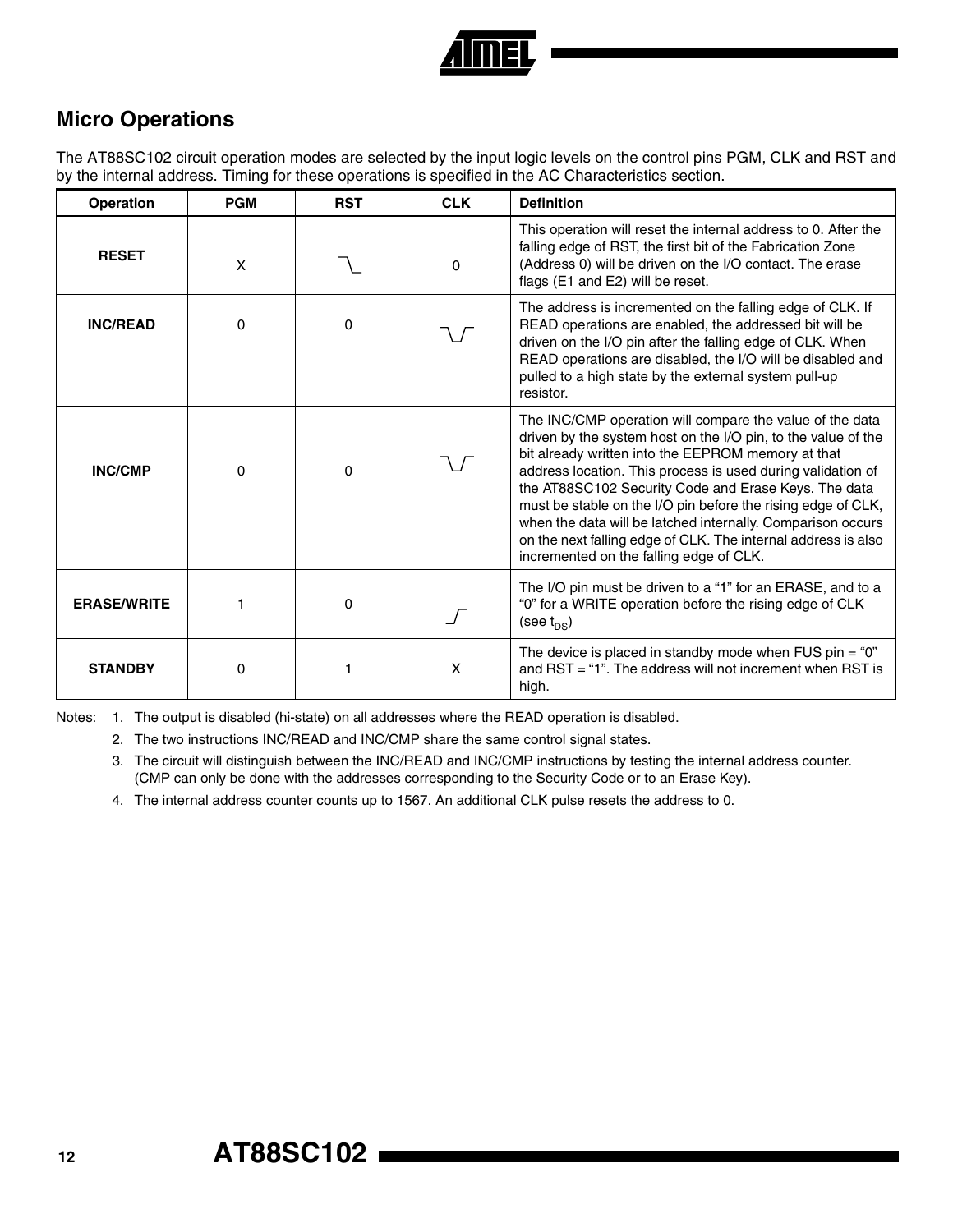## **Device Functional Operation**

| <b>Function</b>   | <b>Functional Operation Sequence</b>                                                                                                                                                                                                                                                                                                                                                                                                                                                                                                                                                                                                                                                                                                                                                                                                                                                                                                                                                             |
|-------------------|--------------------------------------------------------------------------------------------------------------------------------------------------------------------------------------------------------------------------------------------------------------------------------------------------------------------------------------------------------------------------------------------------------------------------------------------------------------------------------------------------------------------------------------------------------------------------------------------------------------------------------------------------------------------------------------------------------------------------------------------------------------------------------------------------------------------------------------------------------------------------------------------------------------------------------------------------------------------------------------------------|
| <b>POR</b>        | <b>OPERATION:</b><br>POR (power-on reset) is initiated as the device power supply ramps from 0V up to a valid operating voltage.<br><b>FUNCTION:</b><br>POR resets all flags, and the address is reset to 0.                                                                                                                                                                                                                                                                                                                                                                                                                                                                                                                                                                                                                                                                                                                                                                                     |
| <b>RESET</b>      | <b>OPERATION:</b><br>With CLK low, a falling edge on the RST pin will reset the address counter to address 0.<br><b>FUNCTION:</b><br>The address is reset to "0", and the first bit of the memory is driven by the AT88SC102 on I/O after a reset. Only<br>E1 and E2 are reset when the address is reset to 0. The RESET operation has no affect on any of the other flags<br>(SV, P1, R1, P2, R2).                                                                                                                                                                                                                                                                                                                                                                                                                                                                                                                                                                                              |
| <b>ADDRESSING</b> | <b>OPERATION:</b><br>Addressing is handled by an internal address counter. The address is incremented on the falling edge of CLK.<br>RESET must be low while incrementing the address. A falling edge of RESET clears the counter to address 0.<br><b>FUNCTION:</b><br>Addressing of the AT88SC102 is sequential. Specific bit addresses may be reached by completing a RESET, then<br>clocking the device (INC/READ) until the desired address is reached. The AT88SC102 will determine which<br>operations are allowed at specific address locations. These operations are specified in Tables 1 and 2.<br><b>EXAMPLE:</b><br>To address the Issuer Zone (IZ) execute a RESET operation, then clock the device 16 times. The device now<br>outputs the first bit of the Issuer Zone (IZ). After the address counter counts up to 1567 the next CLK pulse resets<br>the address to 0.                                                                                                           |
| <b>READ</b>       | <b>OPERATION:</b><br>RST and PGM pins must be low. If a READ operation is allowed, the state of the memory bit which is being<br>addressed is output on the I/O pin. The I/O buffer is an open drain and the output of a logic "0" therefore causes<br>the device to pull the pin to ground. The output of a logic "1" causes the device to place the pin in a high<br>impedance state. Therefore in order to sense a logic "1", an external pullup must be placed between the I/O pin<br>and VCC. The address counter is incremented on the falling edge of CLK.<br><b>FUNCTION:</b><br>NON-APPLICATION ZONES:<br>As the address counter is incremented, the contents of the memory are read out on the I/O pin. The READ<br>operation is inhibited for addresses where security prevents a READ operation (see Tables 1 and 2).<br><b>APPLICATION ZONES:</b><br>Application Zone 1 can be read when: $SV = "1"$ or $R1 = "1".$<br>Application Zone 2 can be read when: $SV = "1"$ or R2 = "1". |

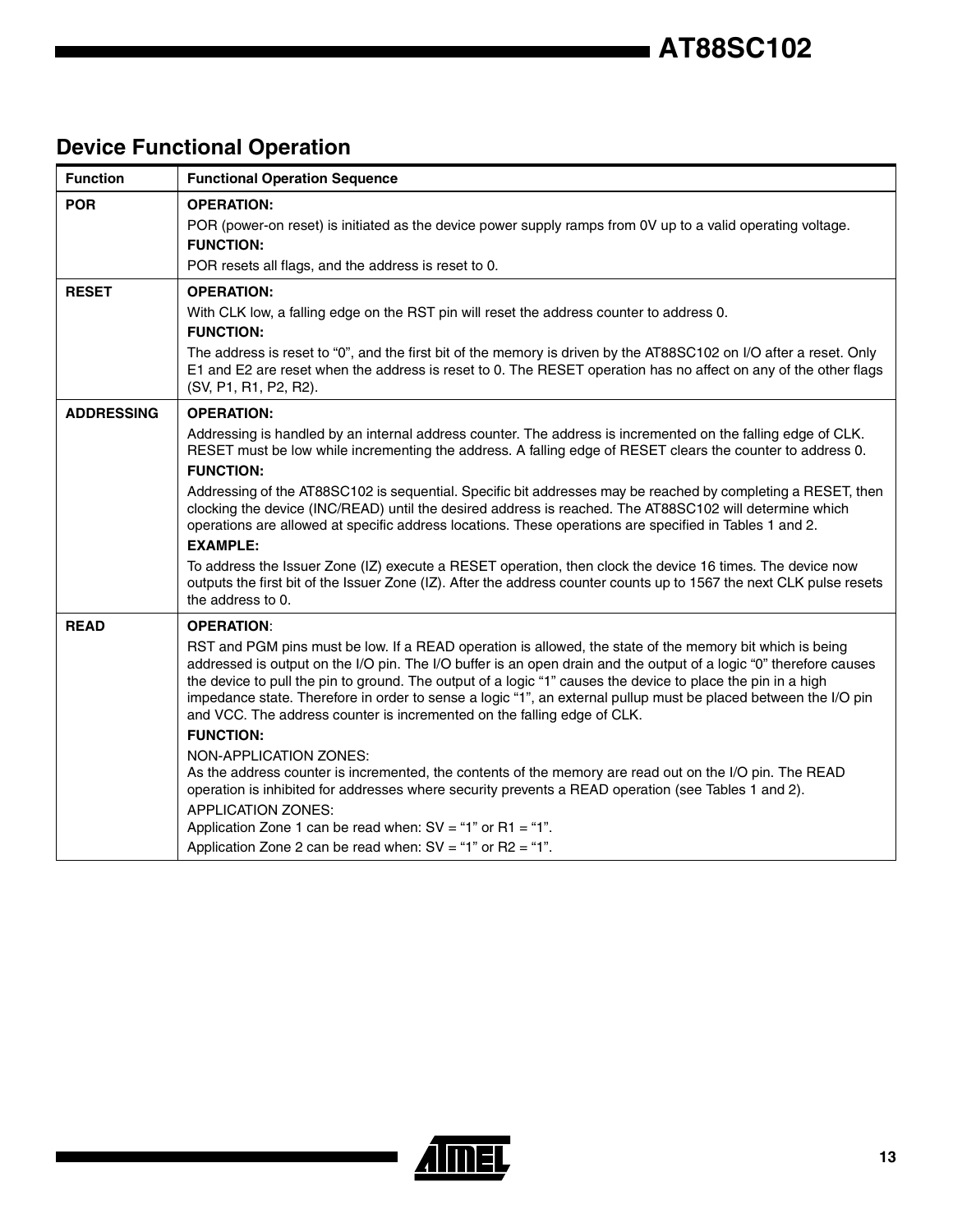

## **Device Functional Operation (Continued)**

| <b>Function</b>                                                   | <b>Functional Operation Sequence</b>                                                                                                                                                                                                                                                                                                                                                                                                                                                                                                                                                                                                                                                                                                                                                                                                                                                                                                                                 |
|-------------------------------------------------------------------|----------------------------------------------------------------------------------------------------------------------------------------------------------------------------------------------------------------------------------------------------------------------------------------------------------------------------------------------------------------------------------------------------------------------------------------------------------------------------------------------------------------------------------------------------------------------------------------------------------------------------------------------------------------------------------------------------------------------------------------------------------------------------------------------------------------------------------------------------------------------------------------------------------------------------------------------------------------------|
| <b>WRITE</b>                                                      | A WRITE operation sets the bit(s) to a logic "0"<br><b>OPERATION:</b><br>$CLK = "0"$<br>PGM "0" $\rightarrow$ "1" (I/O switches to an input)<br>$I/O = "0"$ (input = "0" for WRITE operation)<br>CLK "0" $\rightarrow$ "1" (rising edge of CLK starts the WRITE operation)<br>PGM "1"→ "0"<br>$I/O$ "0" $\rightarrow$ "Z" (high-impedance)<br>Wait t <sub>CHP</sub> (see "AC Electrical Characteristics")<br>CLK "1" $\rightarrow$ "0" (falling edge of CLK ends the WRITE operation).<br>Note: The falling edge of CLK which ends the WRITE operation does not increment the address counter.<br><b>FUNCTION:</b><br>NON-APPLICATION ZONES:<br>The WRITE operation is inhibited for addresses where security prevents a WRITE operation<br>(see Tables 1 and 2).<br><b>APPLICATION ZONES:</b><br>The Application Zones can be written when:<br>Security Level 1: SV = "1"<br>Security Level 2: $SV = "1"$ and $P1 = "1"$ for AZ1. $SV = "1"$ and $P2 = "1"$ for AZ2 |
| <b>ERASE</b><br><b>Operation</b><br><b>Sequence</b>               | $CLK = "0"$<br>PGM "0" $\rightarrow$ "1" (I/O switches to an input)<br>$I/O = "1"$ (input = "1" for ERASE Operation)<br>CLK "0" $\rightarrow$ "1"(rising edge of CLK starts the ERASE operation.)<br>PGM "1" $\rightarrow$ "0"<br>I/O "1" $\rightarrow$ "Z" (high-impedance)<br>Wait t <sub>CHP</sub> (see "AC Electrical Characteristics")<br>CLK "1" $\rightarrow$ "0" (falling edge of CLK ends the ERASE operation.)<br>Note: The falling edge of CLK which ends the ERASE operation does not increment the address counter.                                                                                                                                                                                                                                                                                                                                                                                                                                     |
| <b>ERASE</b><br>(Non-<br><b>Application</b><br>Zones)             | An ERASE operation sets the bits to logic "1". The EEPROM memory is organized into 16 bit words. Although<br>erases are performed on single bits the ERASE operation clears an entire word in the memory (except for the<br>Application Zones in Security Level 2). Therefore, performing an ERASE on any bit in the word will clear ALL 16<br>bits of that word to logic "1".<br><b>OPERATION:</b><br>Perform "ERASE Operation Sequence" as specified above.<br><b>FUNCTION:</b><br>The ERASE operation is inhibited for addresses where security prevents an ERASE operation.<br>(See Tables 1 and 2).                                                                                                                                                                                                                                                                                                                                                             |
| <b>ERASE</b><br>(Application<br>Zones)<br><b>Security Level 1</b> | Security level 1: (ISSUER FUSE = "1" and FUS pin = "0")<br>The Application Zone can only be erased when $SV = 1$ .<br><b>OPERATION:</b><br>Increment address counter to any bit within AZ1 or AZ2. Perform "ERASE Operation Sequence" as specified<br>above.<br>FUNCTION: This operation will erase the entire 16-bit word containing the bit.                                                                                                                                                                                                                                                                                                                                                                                                                                                                                                                                                                                                                       |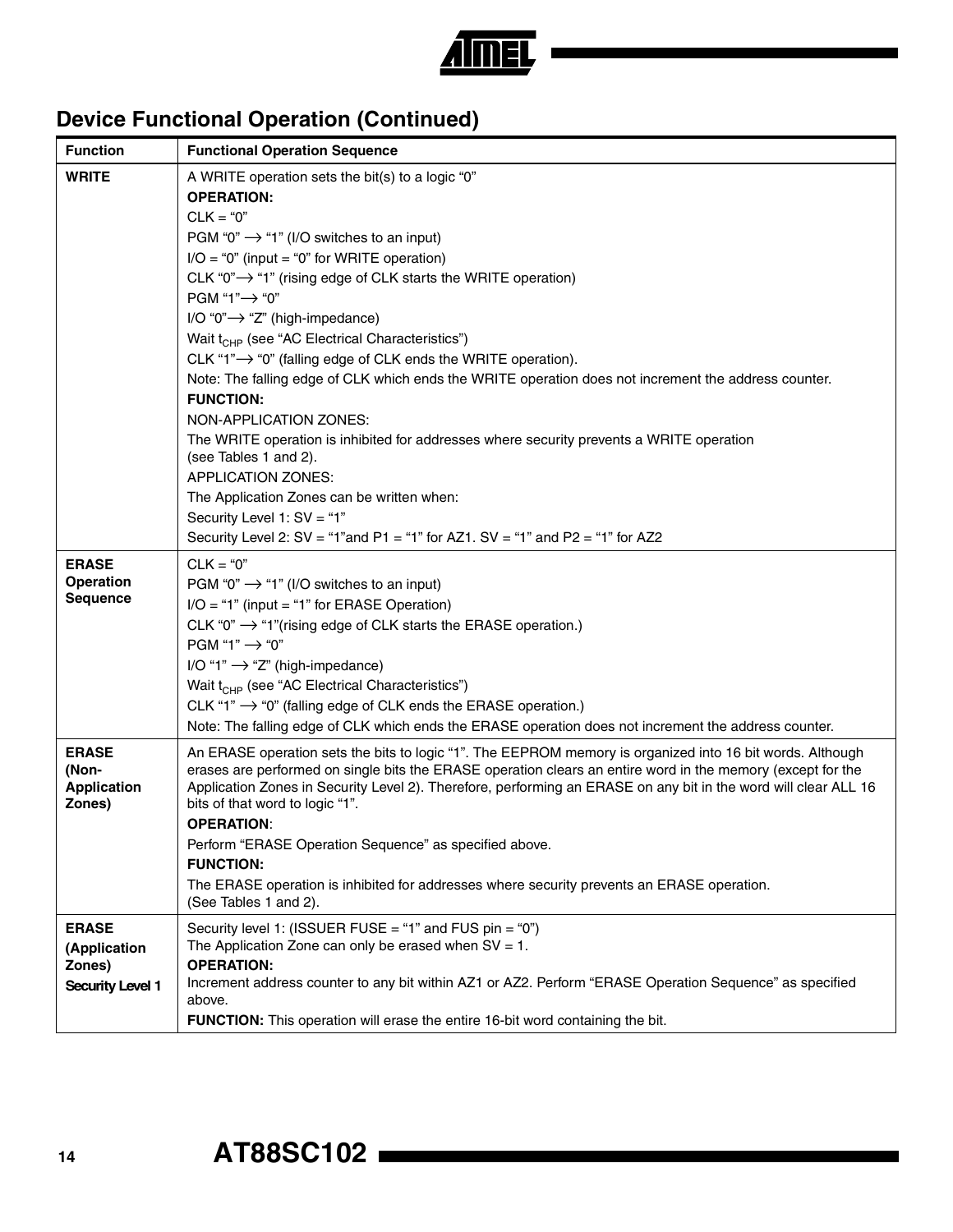## **Device Functional Operation (Continued)**

| <b>Function</b>                                                                                              | <b>Functional Operation Sequence</b>                                                                                                                                                                                                                                                                                                                                                                                                                                                                                                                                                                                                                                                                                                                                                                                                                                                                                                                                                                                                                                            |
|--------------------------------------------------------------------------------------------------------------|---------------------------------------------------------------------------------------------------------------------------------------------------------------------------------------------------------------------------------------------------------------------------------------------------------------------------------------------------------------------------------------------------------------------------------------------------------------------------------------------------------------------------------------------------------------------------------------------------------------------------------------------------------------------------------------------------------------------------------------------------------------------------------------------------------------------------------------------------------------------------------------------------------------------------------------------------------------------------------------------------------------------------------------------------------------------------------|
| <b>ERASE</b><br>(Application<br>Zone 2)<br><b>Security Level 2</b><br><b>EC Mode</b><br><b>Enabled</b>       | Security level 2: (ISSUER FUSE = "0" or FUS pin = "0")<br>EC Mode is Enabled. Erase Operations within AZ2 are limited to 128.<br>Application Zone 1 can only be erased when $SV = "1"$ and $E1 = "1".$<br><b>OPERATION:</b><br>Set SV = "1" by validating the Security Code (see definition of SV internal flag).<br>Increment address counter to the first bit of the Application Zone 2 Erase Key (EZ2 = bit 1248).<br>Execute 32 INC/CMP operations, correctly verifying each bit of the 32-bit Erase Key.<br>Increment the address counter through the Application Zone 2 Erase Counter (EC2 = bits 1280 - 1407) until a bit<br>is found which is set to "1".<br>Perform a WRITE operation on this bit (this WRITE will not increment the address counter).<br>Perform an ERASE operation on the same bit.<br><b>FUNCTION:</b><br>This operation will erase the entire Application Zone. One additional bit of Erase Counter 2 will now be written to<br>"0". The ERASE operation in EC2 will initiate the AZ2 erase, but will not affect the state of the bits within EC2. |
| <b>ERASE</b><br>(Application<br>Zone 1 or 2)<br><b>Security Level 2</b><br><b>EC Mode</b><br><b>Disabled</b> | Security Level 2: (ISSUER FUSE = "0" or FUS pin = "0")<br>EC Mode is disabled in AZ2. Unlimited Erase operations in AZ2. AZ1 always allows unlimited Erase operations.<br>Application Zone 1 can only be erased when $SV = "1"$ and $E1 = "1".$<br>Application Zone 2 can only be erased when $SV = "1"$ and $E2 = "1".$<br><b>OPERATION:</b><br>Set SV = "1" by validating the Security Code (see definition of SV internal flag).<br>Increment address counter to the first bit of the Application Zone Erase Key (EZ1 = bit 688, EZ2 = bit 1248).<br>Execute 32 or 48 INC/CMP operations, correctly verifying each bit of the 32 or 48 bit Erase Key.<br>Increment the address counter to the next bit (bit 736, to erase AZ1, bit 1280 to erase AZ2).<br>Perform an ERASE operation on this bit.<br><b>FUNCTION:</b><br>This operation will erase the entire Application Zone, but does not affect the word containing bit 736 or 1280.                                                                                                                                     |
| <b>Block</b><br><b>Write/Erase</b>                                                                           | Enabled in Security Level 1 only.<br><b>OPERATION:</b><br>Set address counter between address 1440 and 1455.<br>SV must be set.<br>FUS pin must be high.<br>Perform a WRITE or ERASE operation.<br><b>FUNCTION:</b><br>The entire memory excluding the Fabrication Zone (FZ), Memory Test Zone (MTZ) and Manufacturer's Zone<br>(MFZ) will be written to "0" (WRITE) or "1" (ERASE).<br>The BLOCK WRITE/ERASE modes are used to quickly personalize the device.                                                                                                                                                                                                                                                                                                                                                                                                                                                                                                                                                                                                                 |

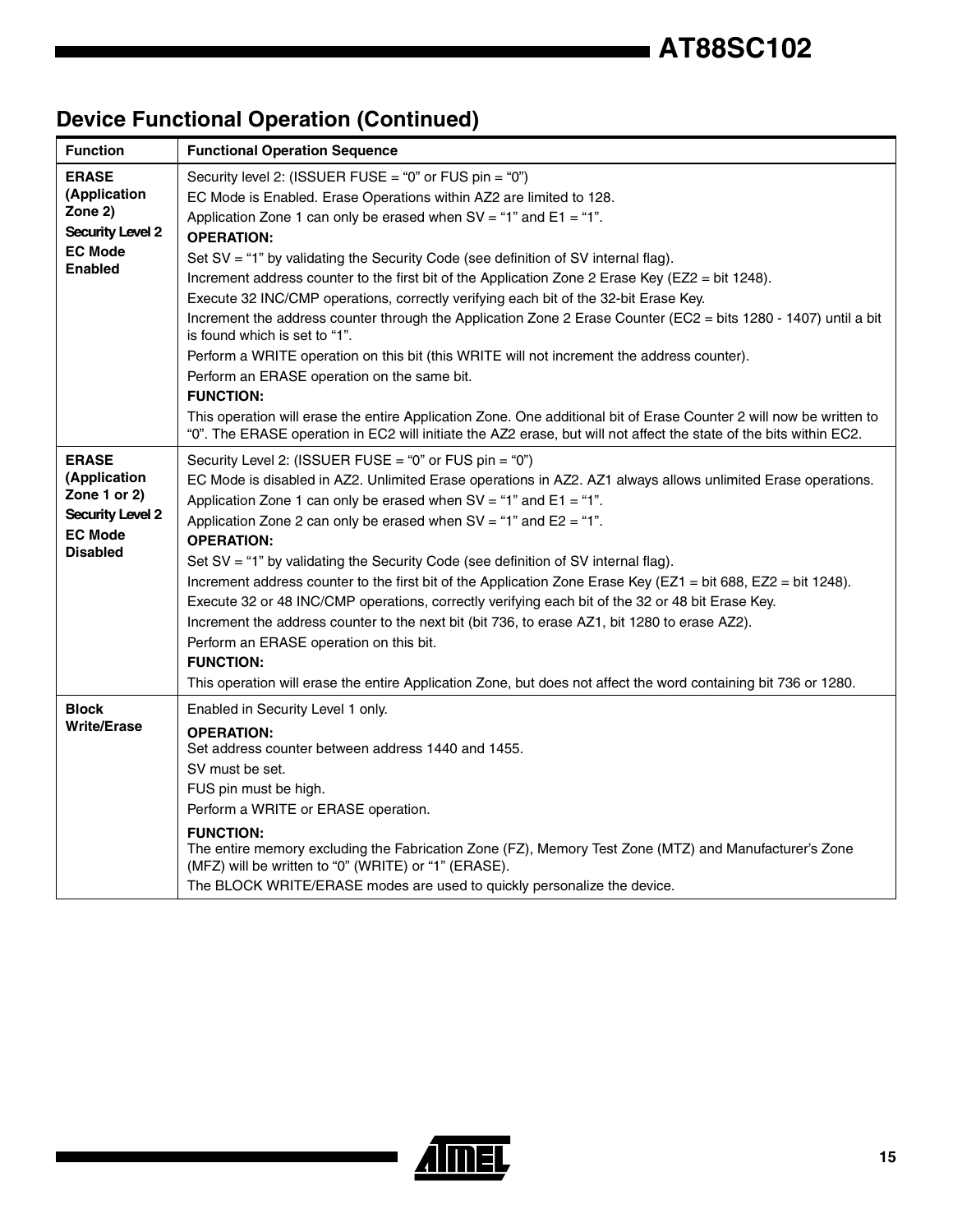

## **Device Functional Operation (Continued)**

| <b>Function</b>                                                            | <b>Functional Operation Sequence</b>                                                                                                                                                                                                                                                                                                                                                                                                                                                                                                  |
|----------------------------------------------------------------------------|---------------------------------------------------------------------------------------------------------------------------------------------------------------------------------------------------------------------------------------------------------------------------------------------------------------------------------------------------------------------------------------------------------------------------------------------------------------------------------------------------------------------------------------|
| <b>Blowing</b><br><b>Manufacturer</b><br><b>Fuse</b>                       | Valid in Security Level 1.<br><b>OPERATION:</b><br>Set address counter between address 1456 and 1471.<br>SV must be set.<br>The FUS pin can be either a "0" or a "1".<br>RST $pin = "1"$<br>Perform a WRITE operation.<br><b>FUNCTION:</b><br>The MANUFACTURER FUSE will be at a logic "0" state.<br>Note: The address will not change as long as RST is high. CLK should be low when RST is brought low.<br>This will reset the address counter to 0.                                                                                |
| <b>Blowing</b><br><b>EC2EN Fuse</b>                                        | Valid in Security Level 1.<br>The EC2EN FUSE must be blown before the ISSUER FUSE is blown.<br><b>OPERATION:</b><br>Set the address counter to address 1529.<br>FUS $pin = "1"$<br>RST $pin = "1"$<br>Perform a WRITE operation<br><b>FUNCTION:</b><br>EC2EN Fuse will be written to a logic "0" state.<br>Note: The address will not change as long as RST is high. CLK should be low when RST is brought low<br>This will reset the address counter to 0.                                                                           |
| <b>Blowing Issuer</b><br><b>Fuse</b><br><b>Function of FUS and RST Pin</b> | <b>OPERATION:</b><br>Set address counter between address 1552 and 1567.<br>SV must be set.<br>The FUS pin can be either a "0" or a "1".<br>RST $pin = "1"$<br>Perform a WRITE operation<br><b>FUNCTION:</b><br>ISSUER FUSE will be set to a logic "0" state. This operation will convert the AT88SC102 from Security Level 1 to<br>Security Level 2. The action is irreversible.<br>Note: The address will not change as long as RST is high. CLK should be low when RST is brought low.<br>This will reset the address counter to 0. |
| <b>FUS</b>                                                                 | Used for personalizing the device. FUS must be high to be able to personalize the device when ISSUER FUSE is<br>unblown. In Security Level 1, the FUS pin may be forced low to simulate Security Level 2. In Security Level 2, the<br>FUS pin has no function.                                                                                                                                                                                                                                                                        |
| <b>RST</b>                                                                 | This pin is used to reset the address counter address to 0. It is also used in writing the Issuer Fuse and the<br>EC2EN FUSE low. When the FUS pin is low and the RST pin is high, the part is in stand-by mode.                                                                                                                                                                                                                                                                                                                      |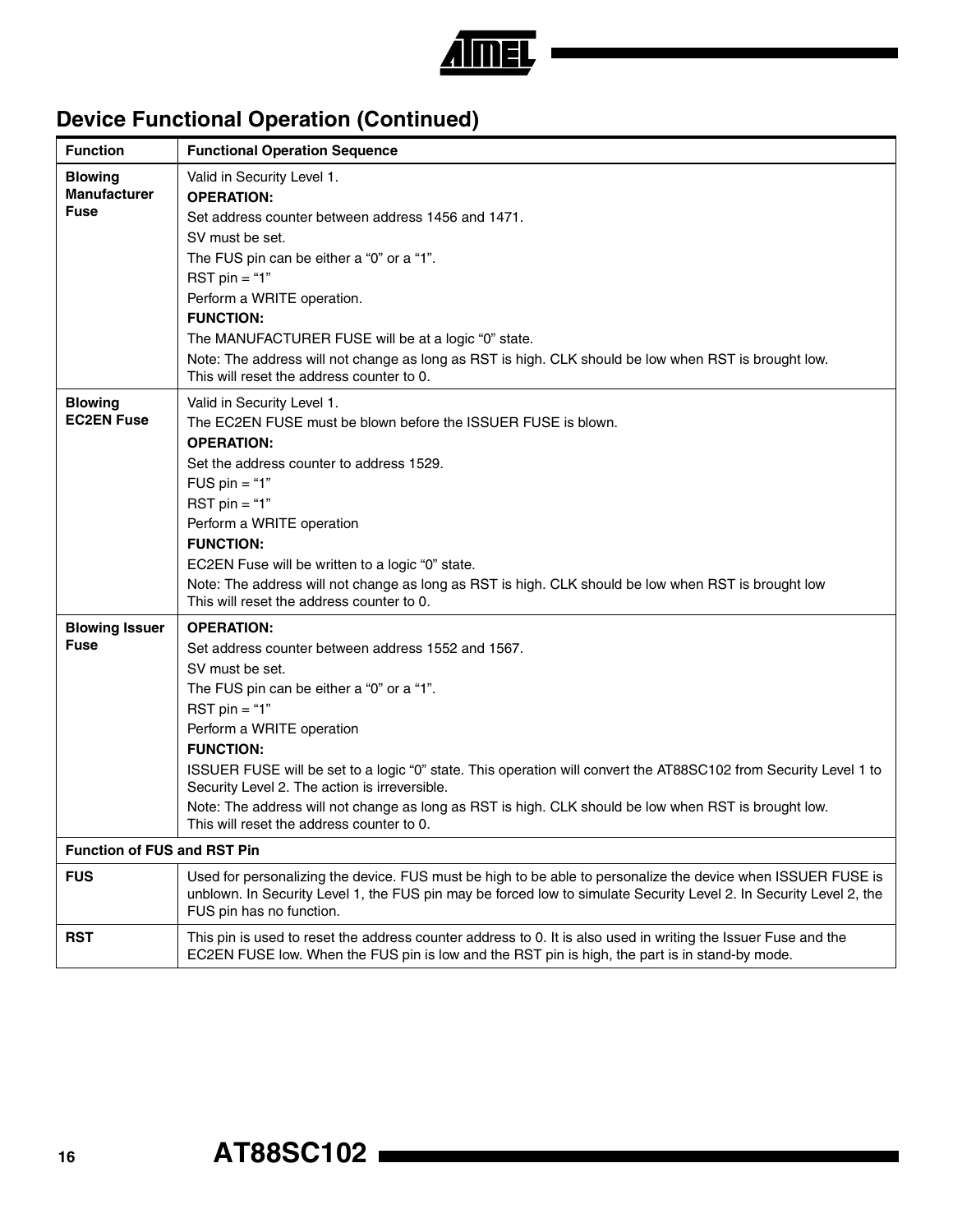### **Absolute Maximum Ratings\***

| Operating Temperature 55°C to +125°C |
|--------------------------------------|
|                                      |
| Voltage on Any Pin                   |
|                                      |
|                                      |

\*NOTICE: Stresses beyond those listed under "Absolute Maximum Ratings" may cause permanent damage to the device. This is a stress rating only and functional operation of the device at these or any other conditions beyond those indicated in the operational sections of this specification is not implied. Exposure to absolute maximum rating conditions for extended periods may affect device reliability.

#### **DC Characteristics**

Applicable over recommended operating range from:  $V_{CC} = 4.5V$  to 5.5V and  $T_A = -25^{\circ}C$  to  $+85^{\circ}C$ (unless otherwise noted).

| <b>Symbol</b>    | <b>Characteristics</b>                                                                               | Min            | <b>Type</b> | Max            | <b>Unit</b> |
|------------------|------------------------------------------------------------------------------------------------------|----------------|-------------|----------------|-------------|
| $I_{\rm CC}$     | Supply Current on $V_{CC}$ during Read ( $T_{AMB}$ = + 25°C)                                         |                |             | 2              | mA          |
| $I_{\text{CCP}}$ | Supply Current on $V_{CC}$ during Program ( $T_{AMB} = +25^{\circ}C$ )                               |                |             | 5              | mA          |
| $I_{SB}$         | Standby Current on VCC<br>(RST @ $V_{CC}$ ; FUS, CLK, PGM @ GND; $I_{OL} = 0$ µA; $F_{CLK} = 0$ kHz) |                |             | 50             | μA          |
| $V_{IL}$         | Input Low Level                                                                                      | $-0.3$         |             | $V_{CC}$ x 0.3 | v           |
| $V_{\text{IH}}$  | Input High Level                                                                                     | $V_{CC}$ x 0.7 |             | $V_{CC}$ + 0.3 | $\vee$      |
| $V_{OL}$         | Output Low Level $(I_{OI} = 1mA)$                                                                    |                |             | 0.4            | V           |
| $I_{\rm IL}$     | Input Leakage Current                                                                                |                |             | 20             | μA          |
| ŀщ               | I/O Leakage Current ( $V_{OH} = V_{CC}$ Open Drain)                                                  |                |             | 20             | μA          |

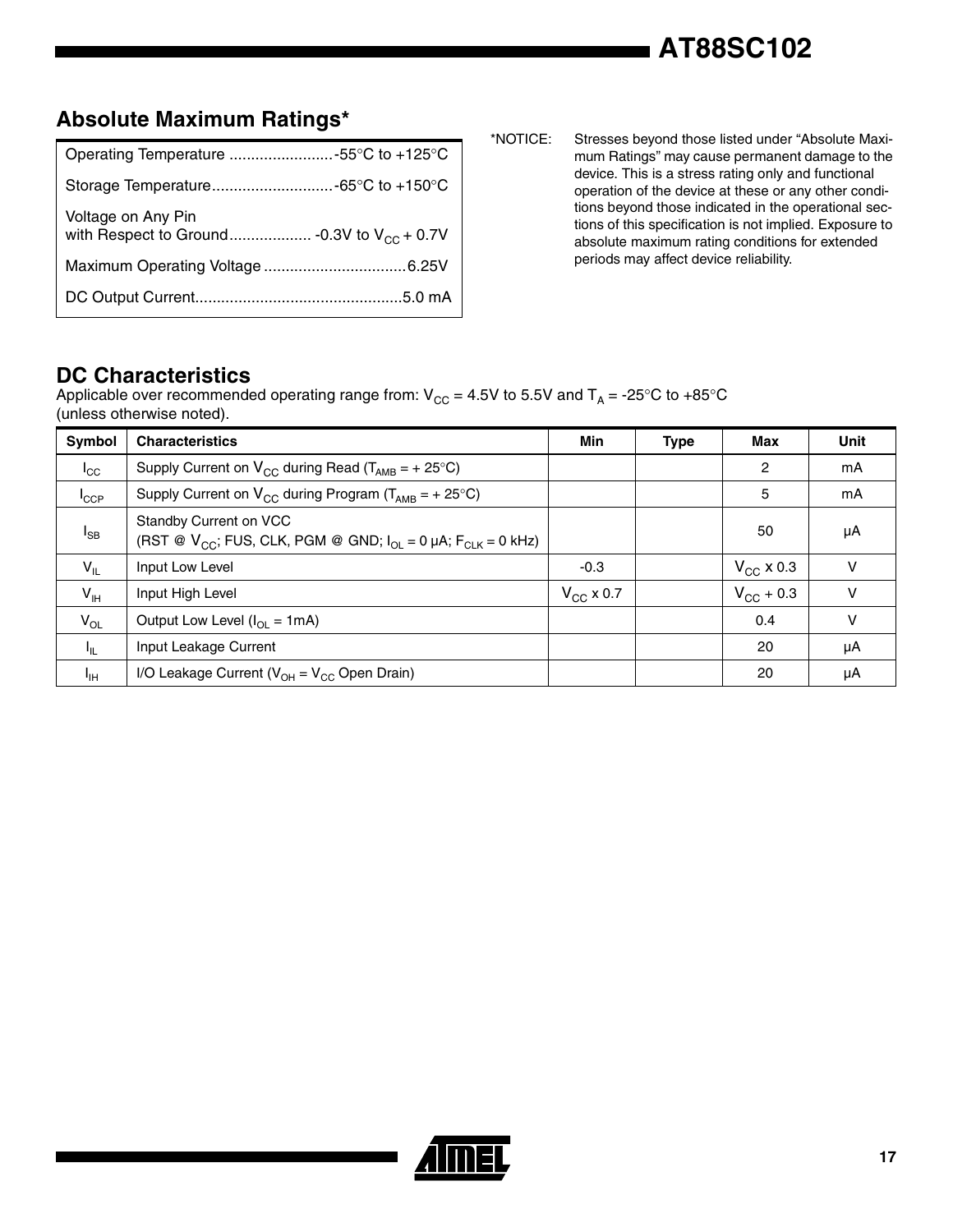

### **AC Characteristics**

 $T_A$  = -25°C to +85°C,  $V_{CC}$  = 5V  $\pm$  10%, GND = 0V (unless otherwise noted).

| Symbol                        | <b>Characteristics</b>                | Min         | <b>Type</b> | Max | Unit |
|-------------------------------|---------------------------------------|-------------|-------------|-----|------|
| $t_{CLK}$                     | Clock Cycle time                      | 3.3         |             |     | μs   |
| $\mathfrak{t}_{\mathsf{RH}}$  | <b>RST Hold Time</b>                  | 0.1         |             |     | μs   |
| $t_{\sf DVR}$                 | Data Valid Reset to address "0"       |             |             | 2.0 | μs   |
| $t_{\textsf{CH}}$             | CLK Pulse Width (High)                | 0.2         |             |     | μs   |
| $t_{CL}$                      | CLK Pulse Width (Low)                 | 0.2         |             |     | μs   |
| $t_{\text{DV}}$               | Data Access                           |             |             | 2.0 | μs   |
| $t_{\text{OH}}$               | Data Hold                             | 0           |             |     | μs   |
| $t_{SC}$                      | Data In Setup (CMP instruction)       | $\mathbf 0$ |             |     | μs   |
| $t_{HC}$                      | Data In Hold (CMP instruction)        | 0.2         |             |     | μs   |
| $\mathfrak{t}_{\text{CHP}}$   | CLK Pulse Width (High in Programming) | 2.0         |             |     | ms   |
| $t_{DS}$                      | Data In Setup                         | 0.2         |             |     | μs   |
| $t_{DH}$                      | Data In Hold                          | $\mathbf 0$ |             |     | μs   |
| $\mathfrak{t}_{\texttt{SPR}}$ | PGM Setup                             | 2.2         |             |     | μs   |
| $t_{HPR}$                     | PGM Hold                              | 0.2         |             |     | μs   |

### **Conditions of Dynamic Tests**

The circuit has an output with open drain. An external resistor is necessary between VCC and I/O in order to load the output.

| Pulse Levels of the Input          | GND to $V_{cc}$                           |  |
|------------------------------------|-------------------------------------------|--|
| Reference Levels in Input          | $V_{\rm cc}$ x 0.3 and $V_{\rm cc}$ x 0.7 |  |
| Reference Levels in Output         | 1.5V                                      |  |
| Rising and Falling Time of Signals | 5 <sub>ns</sub>                           |  |

## **AC Load Circuit**

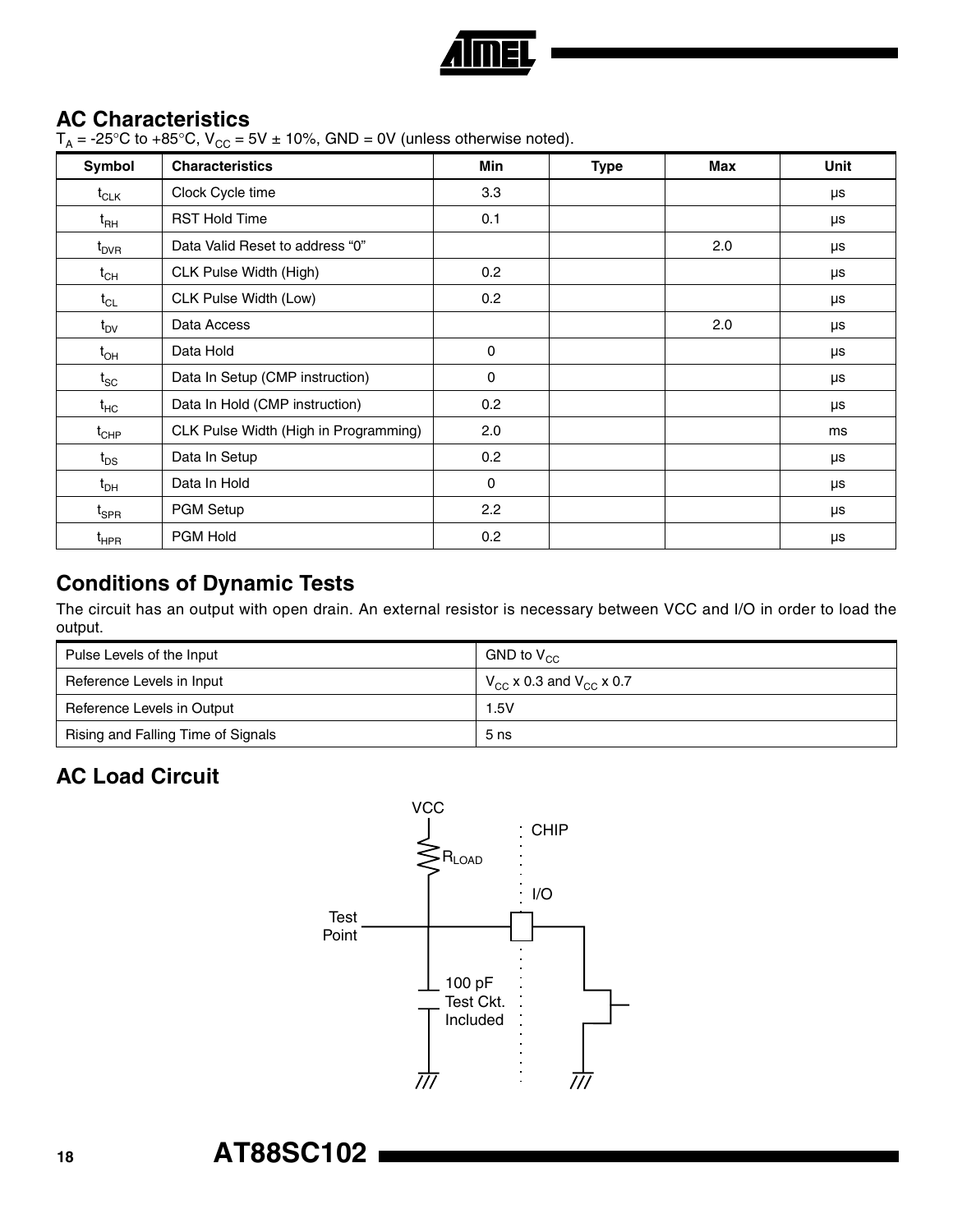## **Timing Diagrams**

### **Reset**



Note: CLK should be low on the falling edge of RST. CLK may remain low while RST is pulsed.

**Read**



Note: PGM and RST must both be low during a read cycle. I/O should not be driven (except by the external pullup resistor).

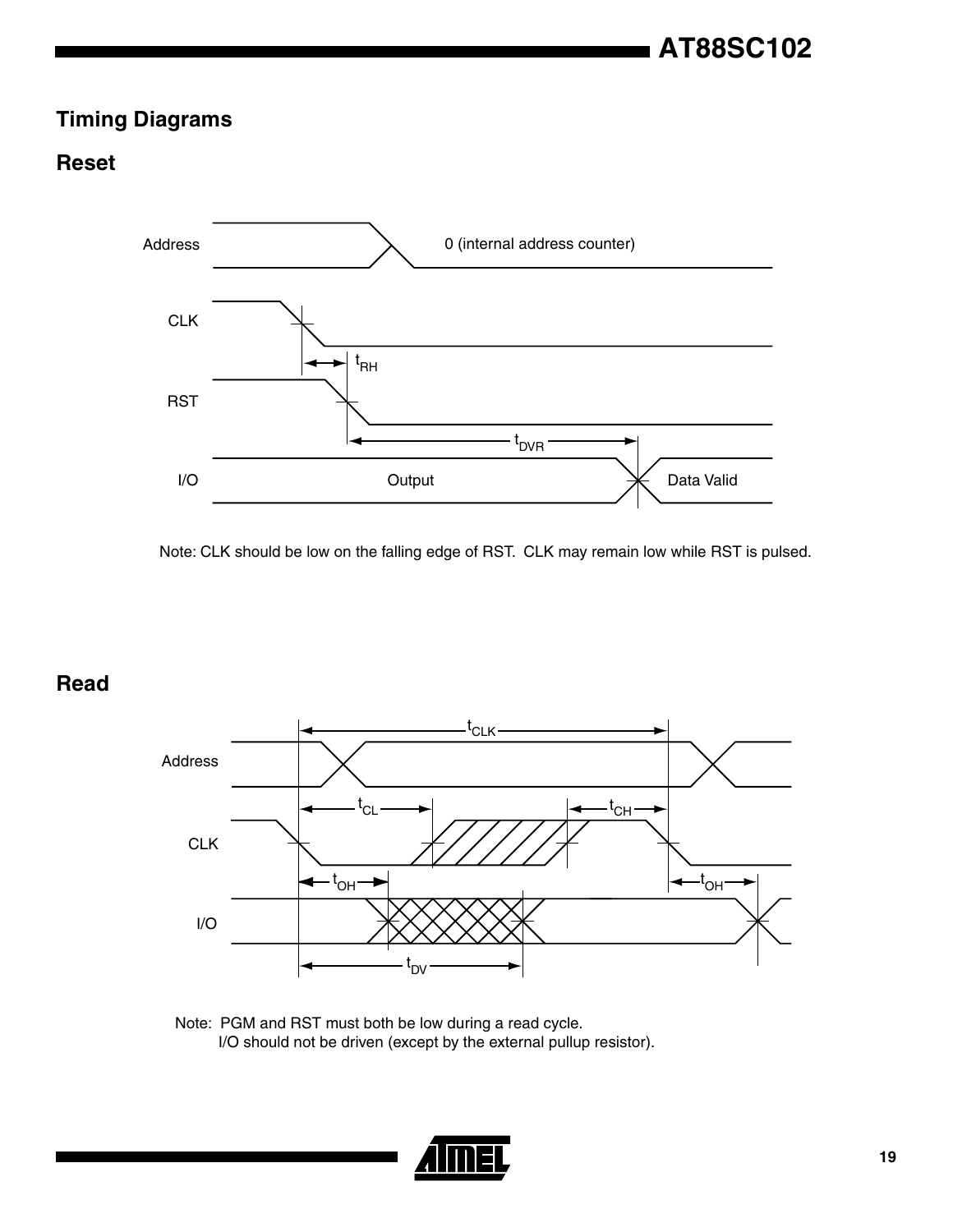

#### **Program**



Notes: During any Erase or Write operation, PGM must fall before the falling edge of CLK at the end of t<sub>CHP</sub> (recommend a minimum setup time of 1 µsec). After the rising edge of PGM to initiate the Erase/write operation, delay at least  $t_{DV}$  (2 µsec) before driving data on the I/O contact.

**Compare**



 Note: Input Data is latched on the rising edge of CLK. Comparison occurs on the next falling edge of CLK. The address counter is incremented on the falling edge of CLK. During a compare operation of the first bit following a read (i.e. the first bit of the SC, or erase keys), data driven to the I/O may be delayed by  $t_{DY}$  after the the falling edge of CLK.

## **<sup>20</sup> AT88SC102**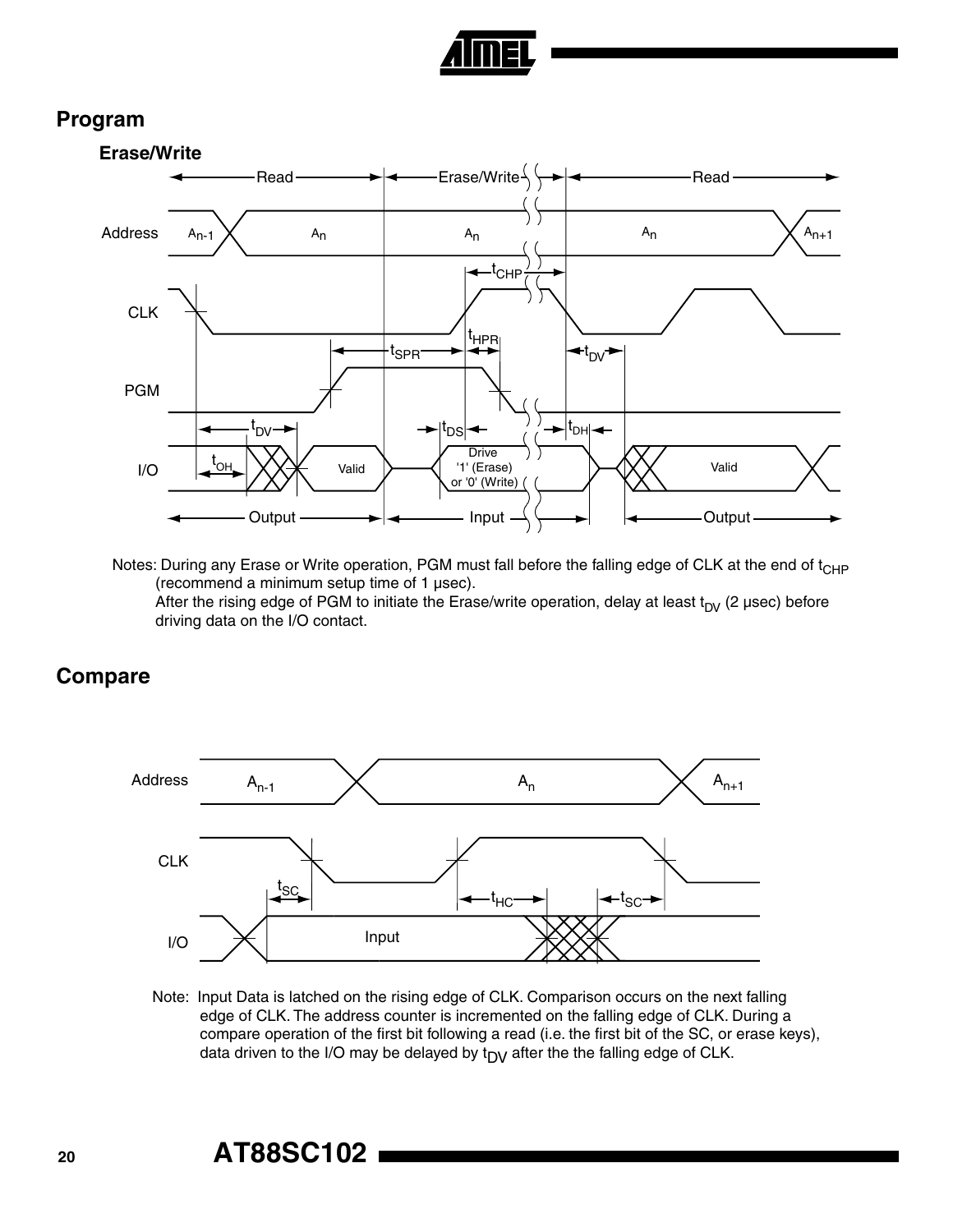

Notes:

- 1.  $A_n$  = Address,  $D_n$  = Read data (output),  $CD_n$  = Compare data (input).
- 2. Security level 2 (Issuer Fuse blown).
- A. Compare sequence of the Security Code.
- B. This diagram shows an example in which the first three bits of the Security Code Attempts Counter (96 98) are previously set to "0". Bit 99 in this example is a 1, so the Write/Erase sequence is begun with that bit.
- C. WRITE operation of a "0" over the existing "1".
- D. The AT88SC102 will output a '0' following the WRITE operation. If the comparison is successful, the SV flag is set on the falling edge of CLK and the SCAC zone can be erased.
- E. Erase operation.
- F. The AT88SC102 will output a "0" following the ERASE operation if the Security Code verification is successful. If invalid, the device will output a "1".
- G. On the falling edge of CLK, the address is incremented and the state of the next bit is driven on the I/O pin.

**Security Code Validation**

Security Code Validation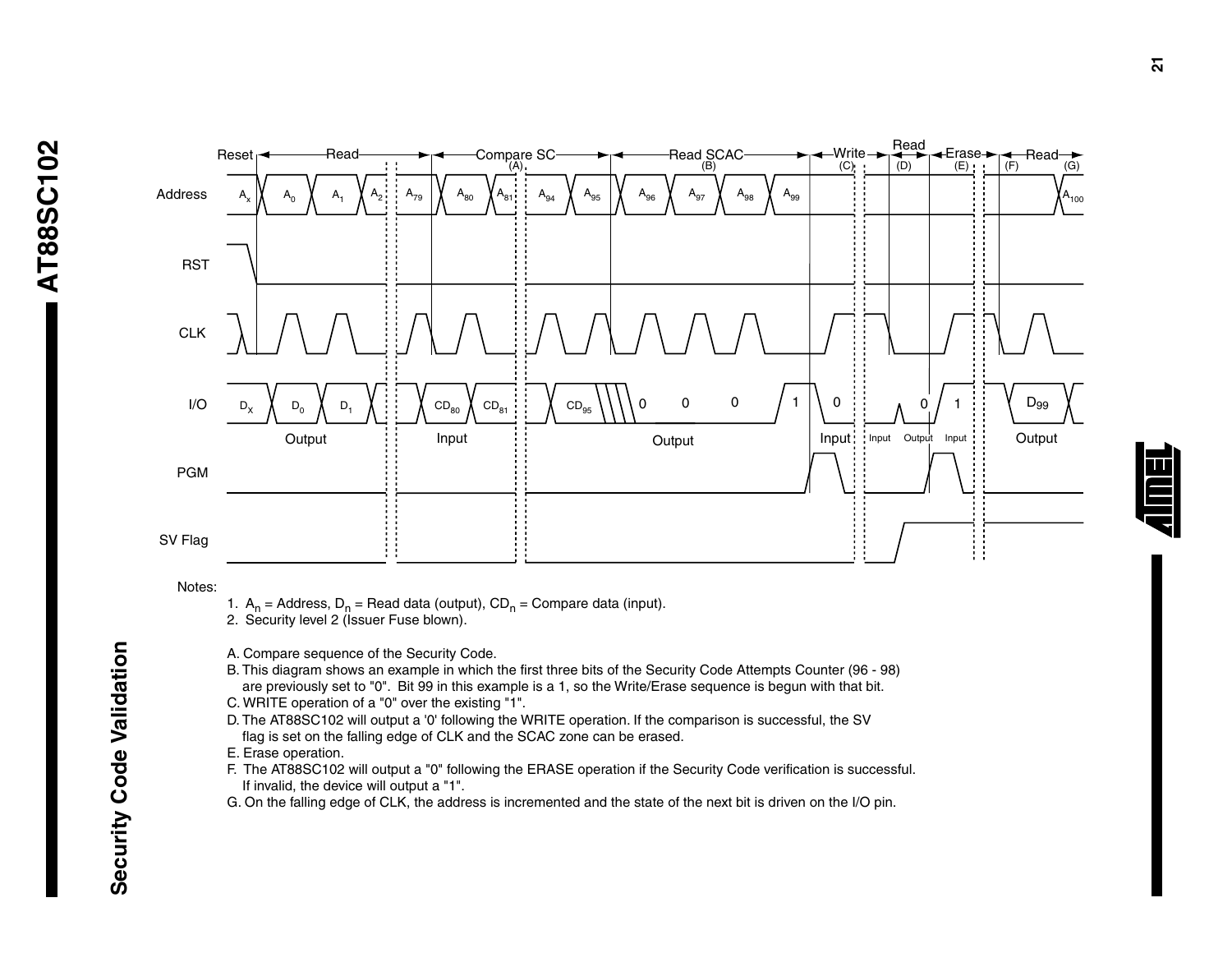

### **Erase Operation Application Zone 1 (AZ1)**



Notes:

- 1.  $A_n$  = Internal Address, D<sub>n</sub> = Read data (output), CD<sub>n</sub> = Compare data (input).
- 2. This diagram illustrates the protocol for setting the E1 flag in Security level 2 (Issuer Fuse blown). Erase operations in Security level 1 within Application Zone 1 do not require setting of the E1 flag. In Security level 1, an erase operation on any bit in Application Zone 1 will erase the entire 16-bit word containing the bit.
- A. Compare sequence of EZ1. If the comparison is valid, the EZ1 flag is set to "1", enabling erasure of AZ1.
- B. If E1 is set to "1", an erase operation on bit 736 will erase bits 176 687 (AZ1) (Security Level 1).
- C. After the falling edge of CLK, the device will drive the I/O contact to the logic state of the existing data in bit 736. The state of this bit is not affected by the AZ1 erase operation.
- D. After the falling edge of CLK, the address is incremented and the state of the next bit is driven on the I/O contact.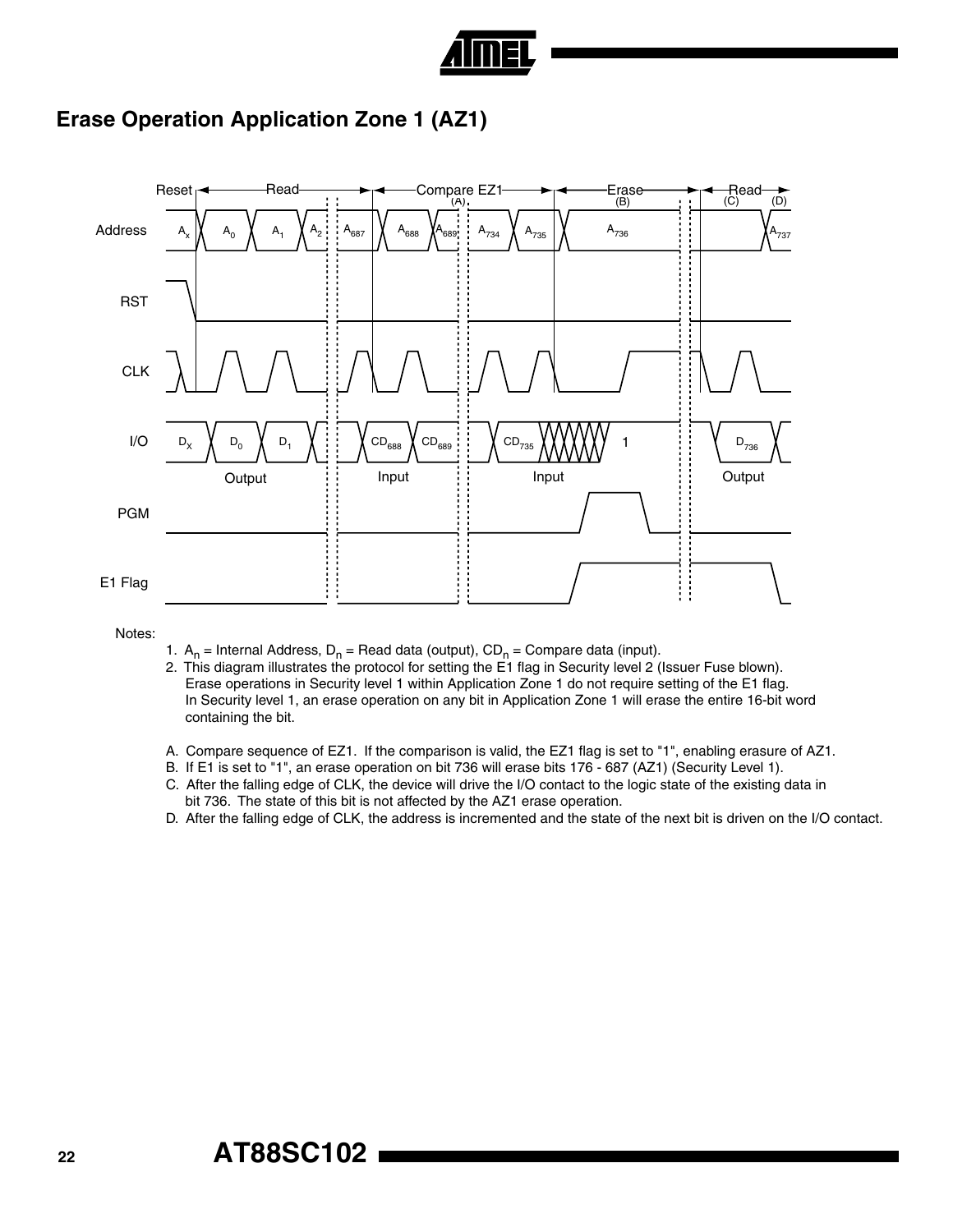

#### **Erase Operation Application Zone 2 (AZ2), EC2 Function Disabled**

Notes:

- 1.  $A_n$  = Internal Address, D<sub>n</sub> = Read data (output), CD<sub>n</sub> = Compare data (input)
- 2. This diagram illustrates the protocol for setting the E2 flag in Security level 2 (Issuer Fuse blown). Erase operations in Security Level 1 within Application Zone 2 do not require setting of the E2 flag. In Security Level 1, an erase operation on any bit in the Application Zone will erase the entire 16-bit word containing the bit.
- 3. EC2EN Fuse = "0" (disabled)
- A. Compare sequence of EZ2. If the comparison is valid, the E2 flag is set to "1", enabling erasure of AZ2.
- B. If E2 is set to "1", an erase operation on bit 1280 will erase bits 736 1247 (AZ2) (Security Level 1).
- C. After the falling edge of CLK, the device will drive the I/O contact to the logic state of the existing data in bit 1280. The state of this bit is not affected by the AZ2 erase operation.
- D. After the falling edge of CLK, the address is incremented and the state of the next bit is driven on the I/O contact.

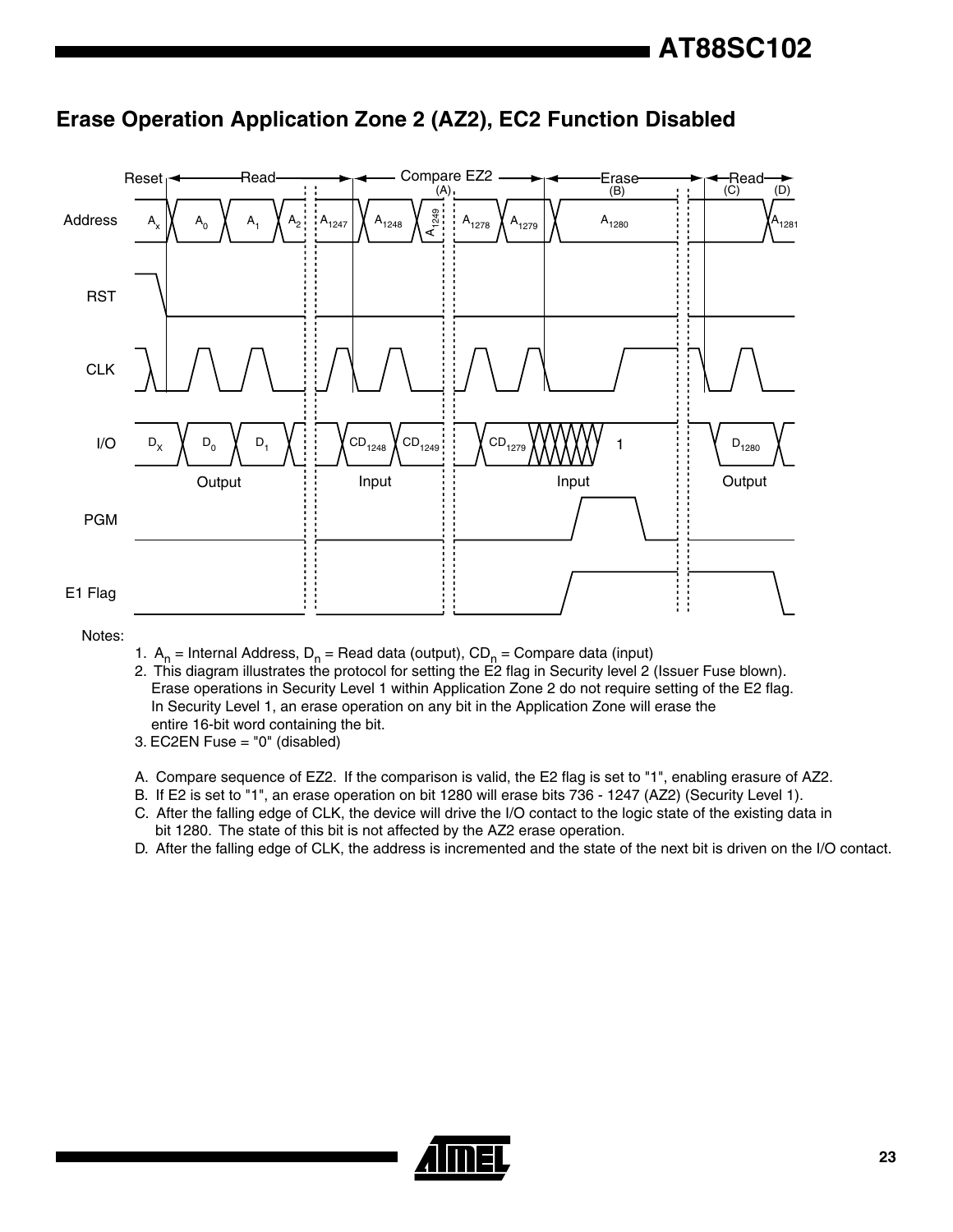

Notes:

1.  $A_n$  = Internal Address,  $D_n$  = Read data (output),  $CD_n$  = Compare data (input)

2. EC2EN fuse = "1" (enabled)

- 3. Security Level 2 (Issuer fuse blown)
- A. Compare sequence of the Application Zone 2 Erase Key (EZ2).
- B. This diagram shows an example in which the first three bits of the EC2 Erase Counter (bits 1280 1282) are previously set to "0". The WRITE/ERASE operation should be performed on the first bit in EC2 which is found to be a "1". Bit 1283 in this example is a "1", so the Write/Erase sequence is begun with that bit.
- C. WRITE operation of a "0" over the existing "1".
- D. The AT88SC102 will output a "0" following the WRITE operation. If the comparison is successful, the E2 flag is set and the AZ2 zone can be erased.
- E. Erase operation
- F. The AT88SC102 will output a "0" following the ERASE operation regardless of the success of the compare operation.
- G. On the falling edge of CLK, the address is incremented and the state of the next bit is driven on the I/O pin.

AT88SC102 **AT88SC102**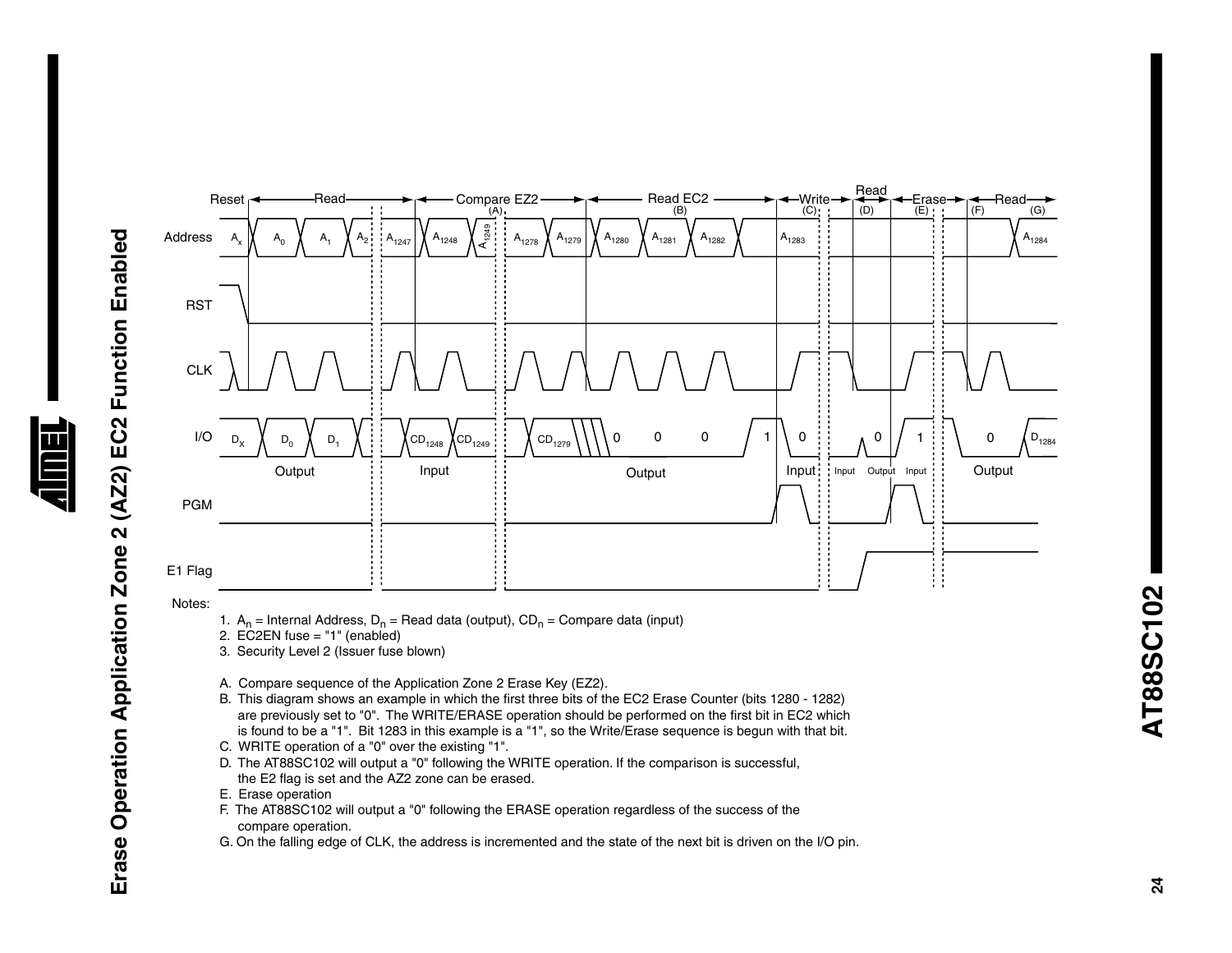## **AT88SC102**

| Ordering Code <sup>(1)</sup> | Package <sup>(2)</sup>        | <b>Voltage Range</b> | <b>Temperature Range</b>         |
|------------------------------|-------------------------------|----------------------|----------------------------------|
| AT88SC102 - 09AT - xx - 2.7  | M <sub>2</sub> - A Module     |                      |                                  |
| AT88SC102 - 09BT - xx - 2.7  | M <sub>2</sub> - B Module     |                      |                                  |
| AT88SC102 - 09CT - xx - 2.7  | M4 - C Module                 |                      | Commercial                       |
| AT88SC102 - 09DT - xx - 2.7  | 2.7V to 3.3V<br>M4 - D Module |                      | $0^{\circ}$ C to 70 $^{\circ}$ C |
| AT88SC102 - 09ET - xx - 2.7  | M <sub>2</sub> - E Module     |                      |                                  |
| AT88SC102 - 09GT - xx - 2.7  | M <sub>3</sub> - G Module     |                      |                                  |
| AT88SC102 - 09HT - xx - 2.7  | M <sub>3</sub> - H Module     |                      |                                  |
| AT88SC102 - 09AT - xx        | M <sub>2</sub> - A Module     |                      |                                  |
| AT88SC102 - 09BT - xx        | M <sub>2</sub> - B Module     |                      |                                  |
| AT88SC102 - 09CT - xx        | M4 - C Module                 |                      | Commercial                       |
| AT88SC102 - 09DT - xx        | M4 - D Module                 | 4.5V to 5.5V         | $0^{\circ}$ C to 70 $^{\circ}$ C |
| AT88SC102 - 09ET - xx        | M <sub>2</sub> - E Module     |                      |                                  |
| AT88SC102 - 09GT - xx        | M <sub>3</sub> - G Module     |                      |                                  |
| AT88SC102 - 09HT - xx        | M <sub>3</sub> - H Module     |                      |                                  |

### **Ordering Information**

| Package Type <sup>(2)</sup> |                                               |  |
|-----------------------------|-----------------------------------------------|--|
| M <sub>2</sub> - A Module   | M2 ISO 7816 Smart Card Module                 |  |
| M <sub>2</sub> - B Module   | M2 ISO 7816 Smart Card Module with Atmel Logo |  |
| M4 - C Module               | M4 ISO 7816 Smart Card Module                 |  |
| M4 - D Module               | M4 ISO 7816 Smart Card Module with Atmel Logo |  |
| M <sub>2</sub> - E Module   | M2 ISO 7816 Smart Card Module                 |  |
| M <sub>3</sub> - G Module   | M3 ISO 7816 Smart Card Module                 |  |
| M3 - H Module               | M3 ISO 7816 Smart Card Module with Atmel Logo |  |

Notes: 1. "xx" must be replaced by a security code. Contact an Atmel Sales Office for the security code.

2. Formal drawings may be obtained from an Atmel Sales Office.

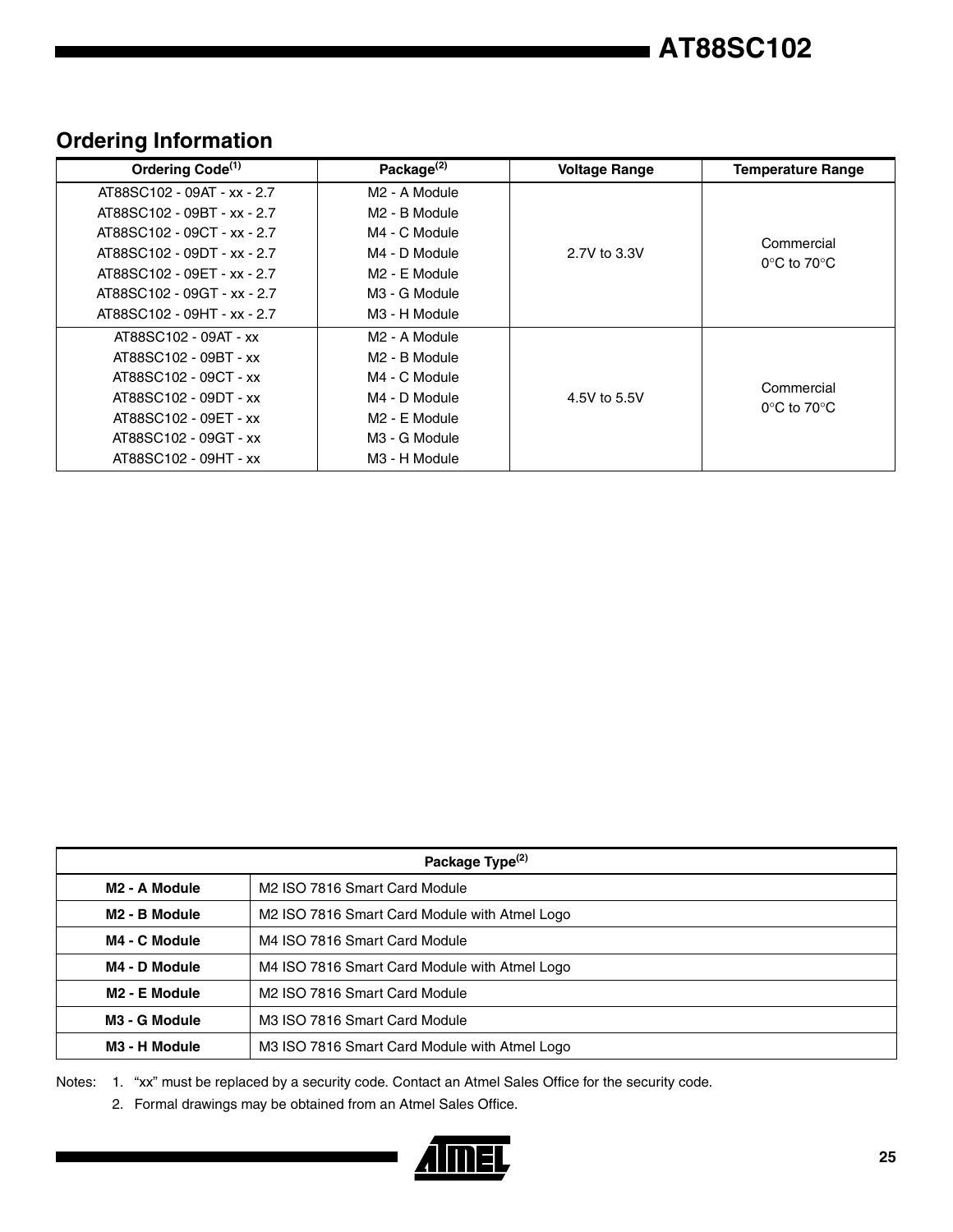

### **Smart Card Modules**

#### **M2 - A Module - Ordering Code: 09AT**



Module Size: M2 Dimension<sup>(1)</sup>: 12.6 x 11.4 mm Glob Top: Black, Square: 8.6 x 8.6 mm Thickness: 0.58 mm max. Pitch: 14.25 mm

#### **M2 - B Module - Ordering Code: 09BT**



Module Size: M2 Dimension<sup>(1)</sup>: 12.6 x 11.4 mm Glob Top: Black, Square: 8.6 x 8.6 mm Thickness: 0.58 mm max. Pitch: 14.25 mm

#### **M4 - C Module - Ordering Code: 09CT**



Module Size: M4 Dimension<sup>(1)</sup>: 12.6 x 12.6 mm Glob Top: Black, Square: 8.6 x 8.6 mm Thickness: 0.58 mm Pitch: 14.25 mm

#### **M4 - D Module - Ordering Code: 09DT**



Module Size: M4 Dimension<sup>(1)</sup>: 12.6 x 12.6 mm Glob Top: Black, Square: 8.6 x 8.6 mm Thickness: 0.58 mm max. Pitch: 14.25 mm

#### **M2 - E Module - Ordering Code: 09ET**



Module Size: M2 Dimension<sup>(1)</sup>:  $12.6 \times 11.4 \text{ mm}$ Glob Top: Clear, Round: Ø 7.5 mm max. Thickness: 0.58 mm max. Pitch: 14.25 mm

#### **M3 - G Module - Ordering Code: 09GT**



Module Size: M3 Dimension $<sup>(1)</sup>$ : 10.6 x 8.0 mm</sup> Glob Top: Clear, Round: Ø 6.5 mm max. Thickness: 0.58 mm max. Pitch: 9.5 mm

#### **M3 - H Module - Ordering Code: 09HT**



Module Size: M3 Dimension $<sup>(1)</sup>$ : 10.6 x 8.0 mm</sup> Glob Top: Clear, Round: Ø 6.5 mm max. Thickness: 0.58 mm max. Pitch: 9.5 mm

Note: The module dimensions listed refer to the dimensions of the exposed metal contact area. The actual dimensions of the module after excise or punching from the carrier tape are generally 0.4 mm greater in both directions (i.e. a punched M2 module will yield 13.0 x 11.8 mm).

**<sup>26</sup> AT88SC102**